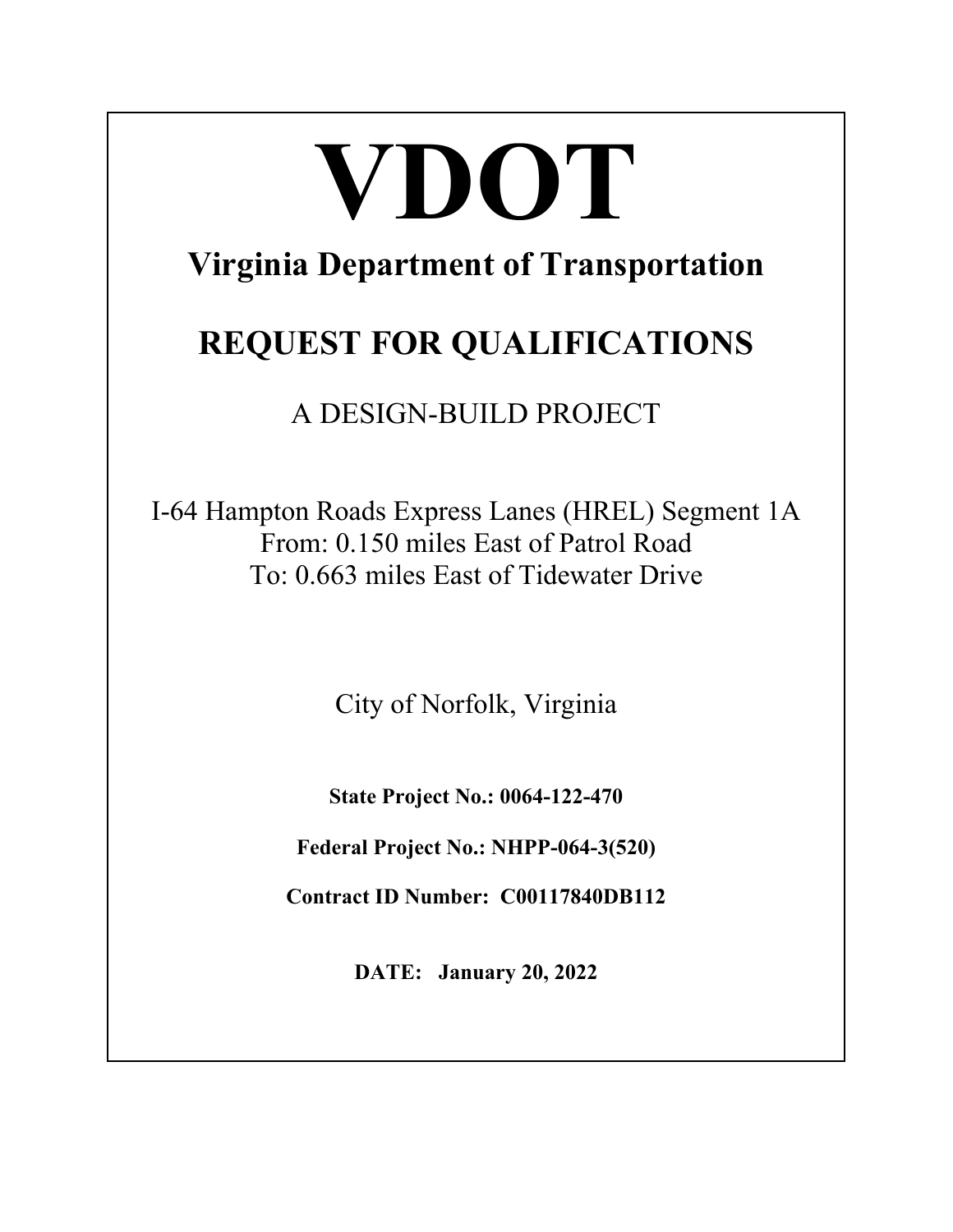# **TABLE OF CONTENTS**

| 1.0  |                                                       |  |
|------|-------------------------------------------------------|--|
| 2.0  |                                                       |  |
| 2.1  |                                                       |  |
| 2.2  |                                                       |  |
| 2.3  |                                                       |  |
| 2.4  |                                                       |  |
| 2.5  |                                                       |  |
| 2.6  |                                                       |  |
| 2.7  |                                                       |  |
| 2.8  |                                                       |  |
| 2.9  |                                                       |  |
| 2.10 |                                                       |  |
| 2.11 |                                                       |  |
| 3.0  |                                                       |  |
| 3.1  |                                                       |  |
| 3.2  |                                                       |  |
| 3.3  |                                                       |  |
| 3.4  |                                                       |  |
| 3.5  |                                                       |  |
| 4.0  | EVALUATION OF THE STATEMENTS OF QUALIFICATIONS  17    |  |
| 4.1  |                                                       |  |
| 5.0  | STATEMENT OF QUALIFICATIONS SUBMITTAL REQUIREMENTS 18 |  |
| 5.1  |                                                       |  |
| 5.2  |                                                       |  |
| 6.0  |                                                       |  |
| 7.0  |                                                       |  |
| 7.1  |                                                       |  |
| 7.2  |                                                       |  |
| 8.0  |                                                       |  |
| 9.0  |                                                       |  |
| 10.0 |                                                       |  |
| 11.0 |                                                       |  |
| 11.1 |                                                       |  |
| 11.2 |                                                       |  |
| 11.3 |                                                       |  |
| 11.4 |                                                       |  |
| 11.5 |                                                       |  |
| 12.0 |                                                       |  |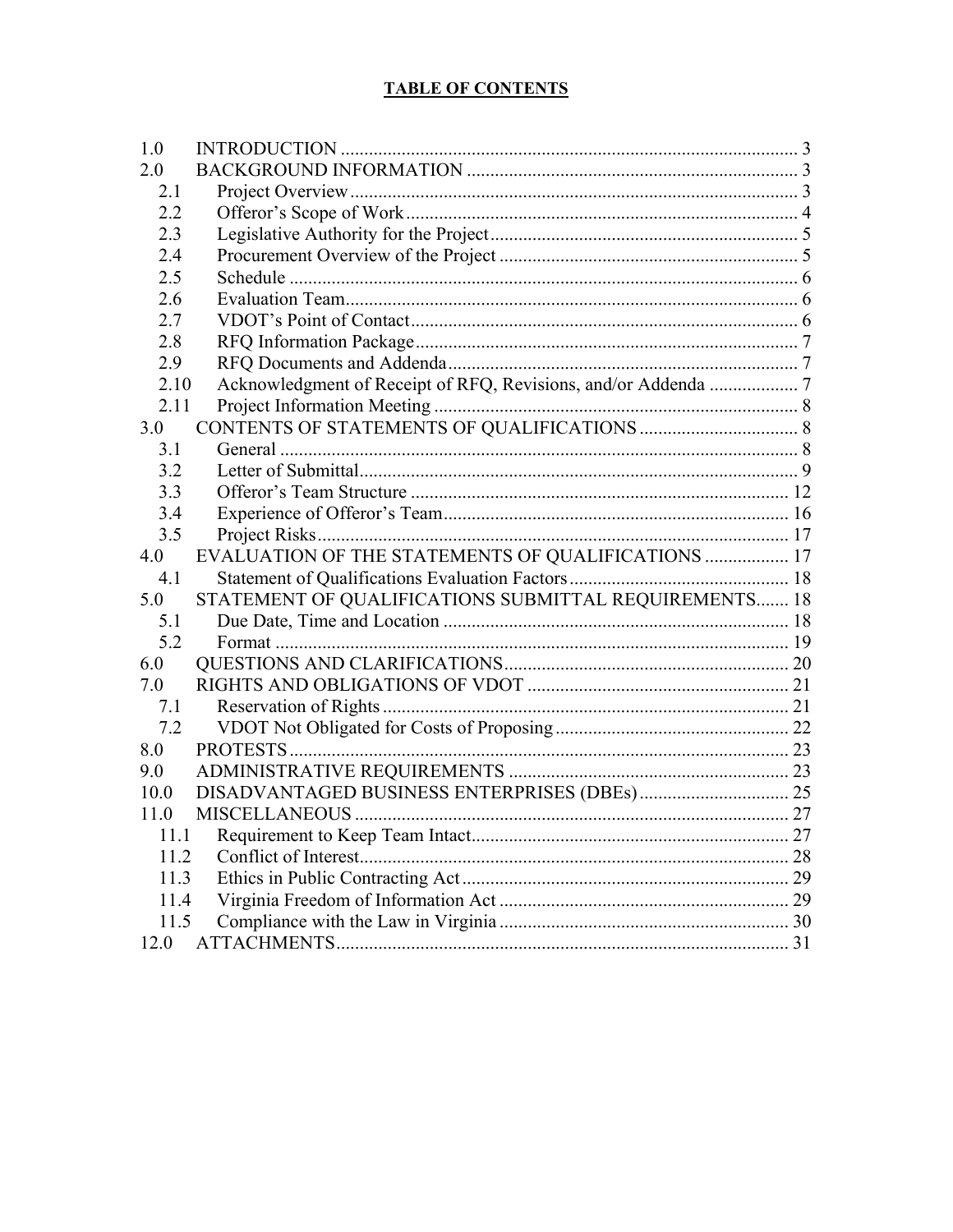#### **1.0 INTRODUCTION**

The Virginia Department of Transportation (VDOT) submits this Request for Qualifications (RFQ) to solicit Statements of Qualifications (SOQs) from those entities (Offerors) interested in contracting to serve as the Design-Builder for the I-64 HREL Segment 1A (Project). The purpose of this RFQ is to solicit information that will enable VDOT to determine which Offerors: (a) are best qualified to successfully execute the design and construction of the Project; and (b) will be invited to submit proposals in response to VDOT's Request for Proposals (RFP).

Offeror's SOQs will be rated and scored by a VDOT Evaluation Team based upon the evaluation criteria established in this RFQ and in accordance with the Design-Build Evaluation Guidelines, revised September 2019. A copy of the same may be found at *https://www.virginiadot.org/business/design-build.asp*.

Offeror's SOQs must meet all requirements established by this RFQ. Requirements of this RFQ generally will use the words "shall", "will", or "must" (or equivalent terms) to identify a required item that must be submitted with an Offeror's SOQ. Failure to meet an RFQ requirement may render an Offeror's SOQ non-responsive while the extent to which an Offeror meets or exceeds evaluation criteria will be rated by the VDOT Evaluation Team and be reflective of the VDOT Evaluation Team's scoring (in their sole discretion) of Offeror's SOQs.

#### **2.0 BACKGROUND INFORMATION**

#### **2.1 Project Overview**

This project is located in the City of Norfolk. The scope includes repurposing EB and WB I-64 from 0.150 miles East of Patrol Road (MM 276.2) to 0.663 miles East of Tidewater Drive (MM 277.6). The three existing EB and WB general purpose lanes and shoulders will be converted into one high occupancy express managed part time shoulder lane, and three general purpose (GP) lanes. This will provide an express lane option for both directions of I-64 in the reversible toll lane section. The eastern end of the project will connect to three general purpose lanes. The western end of the project will connect to a typical section with two high occupancy express lanes and two general purpose lanes. The proposed improvements include rehabilitation of the existing shoulders in each direction.

This section of interstate includes three mainline bridges to be widened and rehabilitated and one double 8'x 8' box culvert carrying drainage beneath I-64. These bridges are the I-64 Reversible Lanes bridge over I-564, the WB Little Creek Road bridge and the WB Granby Street bridge. In addition, the I-64 EB and WB bridges over Tidewater Drive will be widened and rehabilitated. The I-64 EB bridge over the Tidewater Drive WB ramp will be rehabilitated but will not be widened.

The widening is expected to occur mostly in the median of the existing interstate to limit the amount of right of way required to construct the project and avoid impacts to existing interchanges. Interstate ramps will be realigned as needed.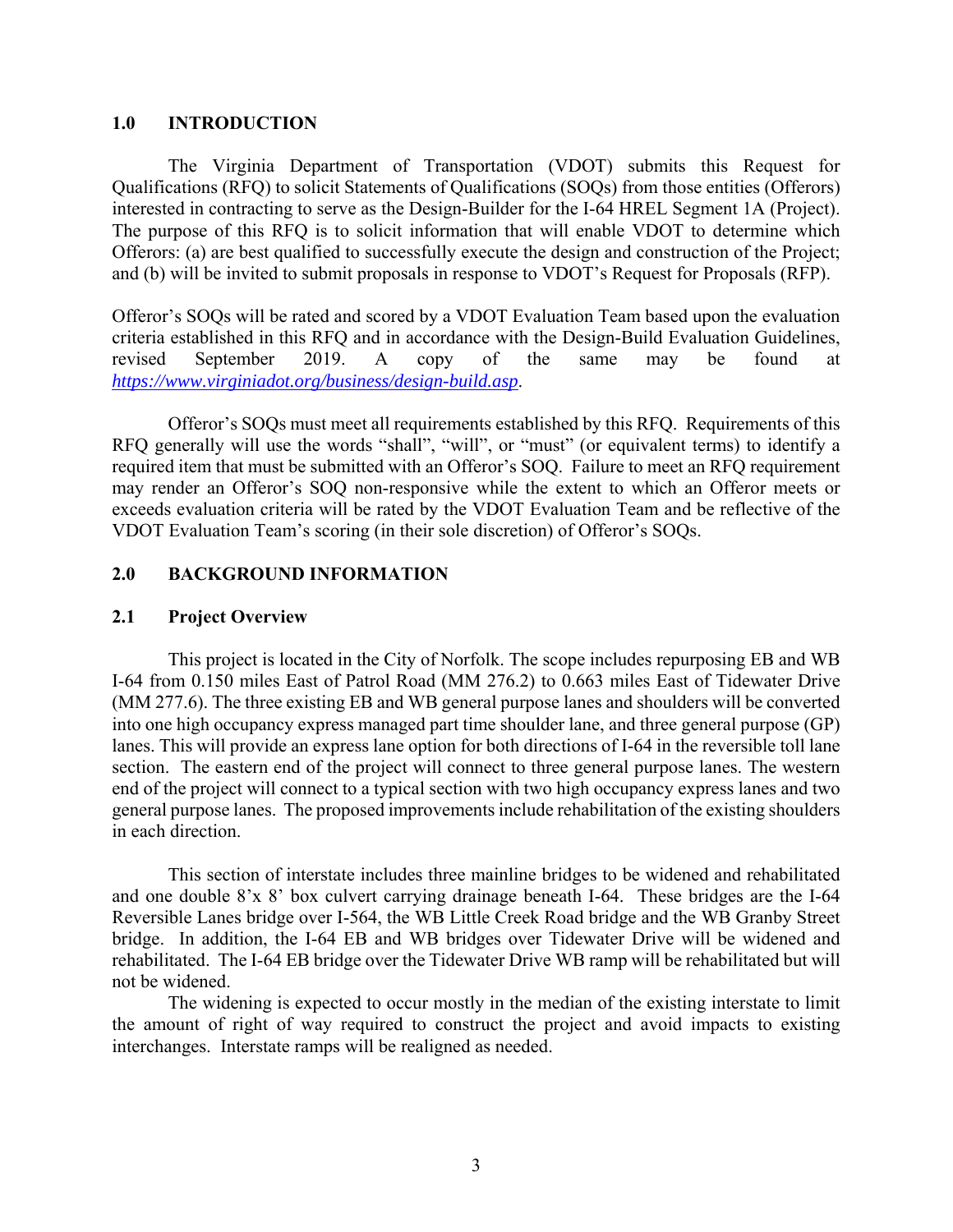The western termini of the HREL Segment 1A project ties into the Hampton Roads Bridge Tunnel Expansion (HRBT) project that is currently under construction. HREL Segment 1A and the HRBT project will be under construction at the same time, with similar construction completion dates. The HREL Segment 1A project will tie into the two managed lanes on the HRBT project. The coordination with HRBT project will continue through the procurement and construction phase of the HREL Segment 1A project. The Express lanes are expected to be operational through the HREL and HRBT projects in December 2025.

VDOT's current estimated contract value for this Project is approximately \$117,000,000.

#### **2.2 Offeror's Scope of Work**

The scope of work to be undertaken by the Design-Builder under the design-build contract for this Project will be identified in the RFP. This work includes, among other things all work required to support the design and construction of: (a) roadway; (b) survey; (c) structure and/ or bridge; (d) environmental (e) geotechnical; (f) hydraulics; (g) traffic control devices; (h) transportation management plan; (i) right-of-way; (j) utilities; (k) public involvement/ relations (l) quality assurance and quality control; (m) Intelligent Transportation Systems; (n) signage and lighting; (o) construction engineering and inspection; and (p) overall Project management. Offerors should note that all work performed on this Project must match the survey file datum and working units.

Environmental work shall address all items necessary for the acquisition of water quality permits in the name of the Design-Builder for the Project. Permanent noise mitigation shall be provided in compliance with the Virginia State Noise Abatement Policy and the Highway Traffic Noise Impact Analysis Guidance Manual. The final barrier location(s) and dimension(s) will be determined during the final design noise analysis. A Noise Abatement Design Report (NADR) shall be furnished by the Design-Builder. In accordance with the requirements of the National Environmental Policy Act (NEPA), VDOT anticipates completing Categorical Exclusion for this Project prior to issuance of the RFP. The Design-Builder will be required to fulfill all commitments included in the NEPA Document.

Right-of-way work includes all items necessary to acquire the right-of-way. The Offeror's Right-of-Way team member shall be a VDOT prequalified right-of-way contracting consultant, and must include a VDOT prequalified Fee Appraiser and a VDOT prequalified Review Appraiser. All Right of Way acquisitions and relocations shall be performed in accordance with the VDOT Right of Way Manual and all applicable state and federal laws and regulations.

Utility work includes all items necessary to perform the relocations, adjustments and coordination of utilities.

Third Party work includes all items necessary for coordination with City of Norfolk and Federal Highway Administration ( FHWA), and development of a Project work-plan and schedule that incorporates Third Party's availability and schedule requirements.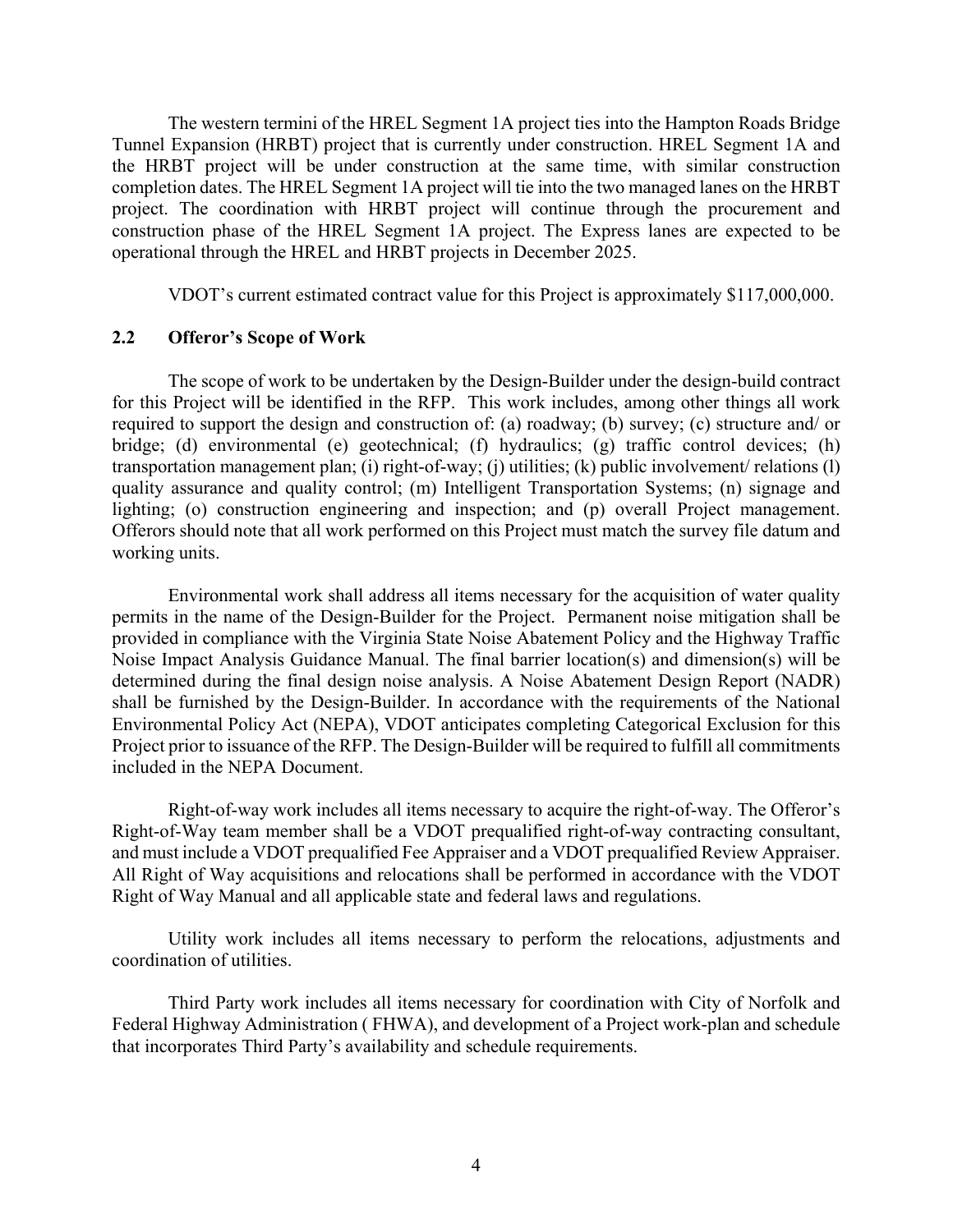Construction engineering and inspection work includes all items necessary for providing quality assurance and quality control in accordance with VDOT's Minimum Requirements for Quality Assurance and Quality Control for Design-Build and Public-Private Transportation Act Projects, revised July 2018.

Coordination with all third party stakeholders is the responsibility of the Design-Builder.

#### **2.3 Legislative Authority for the Project**

 § 33.2-209(B) of the *Code of Virginia* authorizes VDOT and the Commonwealth Transportation Board (CTB) to develop and award contracts using the design-build contracting method. In accordance with the law, VDOT completed the Finding of Public Interest (FOPI) dated January 17, 2021. The FOPI is available for review upon request.

#### **2.4 Procurement Overview of the Project**

 VDOT will use a two-phase selection process for the selection of a Design-Builder for the Project. This RFQ represents the first phase in the selection process. VDOT intends to short-list the three (3) highest-ranked Offerors. Only the short-listed Offerors will receive the RFP and be allowed to submit proposals. In the event that three (3) or fewer SOQs are determined to be responsive then those Offerors could be considered short-listed without their SOQs being rated and scored by a VDOT Evaluation Team and be allowed to submit Proposals.

 The second phase of the selection process will entail the submission of a Technical Proposal and a Sealed Price Proposal by each short-listed Offeror. While the RFP will contain specific requirements for the Technical and Sealed Price Proposals, as well as specific selection criteria, VDOT anticipates that: (a) Technical Proposals will include, among other things, the Offeror's design/conceptual plans and a Project schedule; and (b) Sealed Price Proposals will include, among other things, the fixed price for the design and construction of the Project. VDOT further anticipates that upon completion of the evaluations of the Technical and Sealed Price Proposals, the Division Administrator for the Alternative Project Delivery Division will recommend the top-ranked Offeror to the Chief Engineer for an award of a fixed price designbuild contract by the CTB.

Alternative Technical Concepts (ATC) will be permitted and considered during the RFP phase of the Project. A copy of VDOT's ATC Process and Procedures may be found at *https://www.virginiadot.org/business/design-build.asp*.

 Offerors are on notice that VDOT may, in its sole discretion, negotiate and award a designbuild contract to an Offeror if, upon a written determination, VDOT determines that such Offeror is the only Offeror fully qualified to perform the proposed design-build contract, or that such Offeror is clearly more highly qualified than the others under consideration.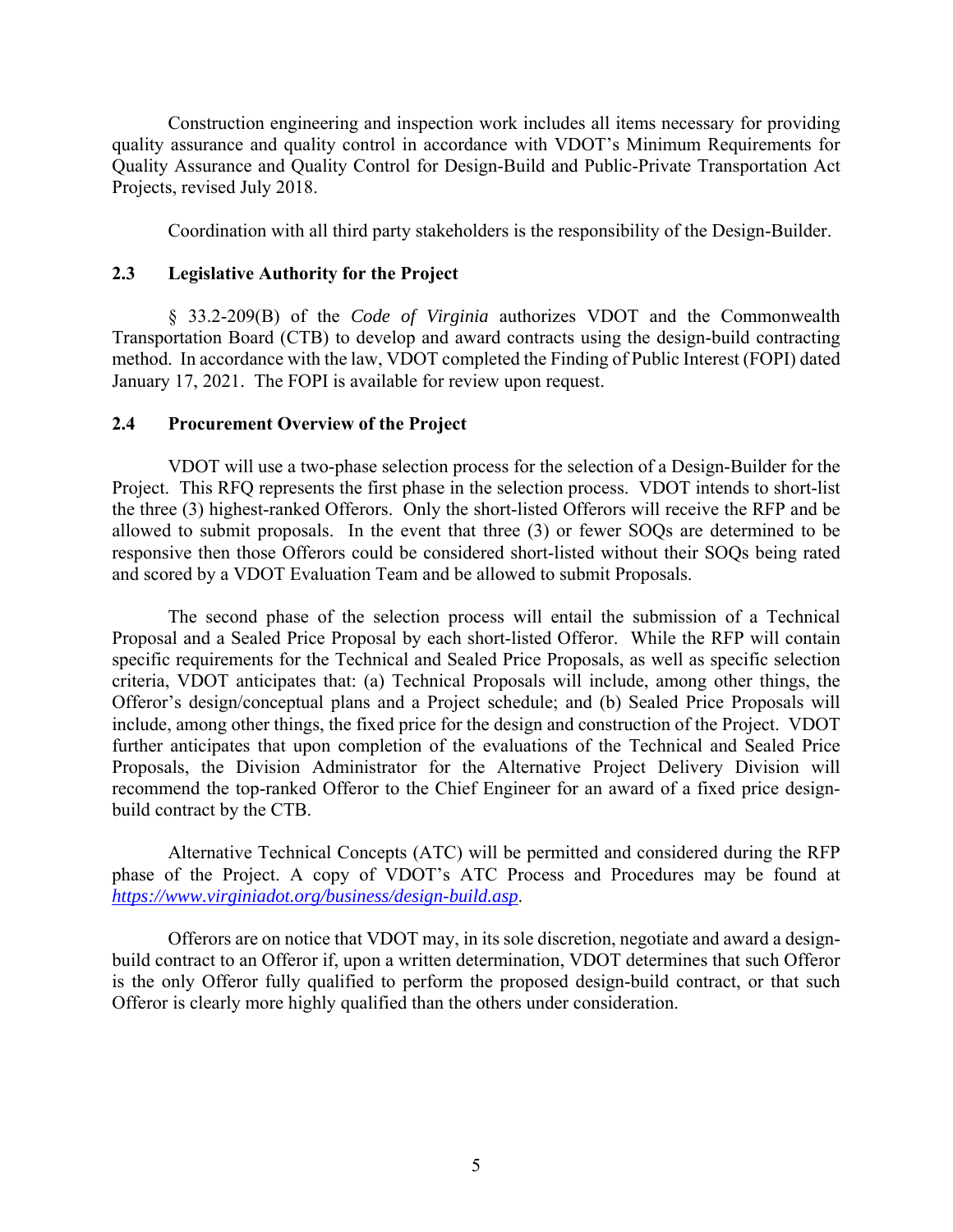#### **2.5 Schedule**

VDOT currently anticipates conducting this procurement in accordance with the following list of milestones. This schedule is subject to revision and VDOT reserves the right to modify this schedule as it finds necessary, in its sole discretion.

|        | .1 Advertise RFQ                              | 01/20/2022                                       |
|--------|-----------------------------------------------|--------------------------------------------------|
|        | .2 RFQ Information Meeting                    | 01/27/2022<br>at 1:30 PM (prevailing local time) |
|        | .3 Deadline to submit questions               | 02/03/2022<br>at 4:00 PM (prevailing local time) |
|        | .4 VDOT will respond to questions             | 02/10/2022                                       |
| $.5\,$ | SOQ Submission Date                           | 03/03/2022<br>at 4:00 PM (prevailing local time) |
|        | .6 Notification to Offerors of the short-list | 04/20/2022                                       |
|        | .7 Anticipated RFP Release Date               | 04/27/2022                                       |
|        |                                               |                                                  |
|        | .8 Technical Proposals are due                | 08/10/2022                                       |
|        | .9 Price Proposals are due                    | 09/15/2022                                       |
|        | .10 Anticipated Award Date                    | 10/19/2022                                       |

#### **2.6 Evaluation Team**

 An Evaluation Team will be appointed by VDOT to rate and score the SOQs. In addition to the appointed Evaluation Team, VDOT may use any appropriate technical resources to provide assistance in evaluating the submittals.

#### **2.7 VDOT's Point of Contact**

 VDOT's sole point of contact (POC) for matters related to the RFQ shall be Bryan W. Stevenson, P.E., DBIA. VDOT's POC is the only individual authorized to discuss this RFQ with any interested parties, including Offerors. All communications with VDOT's POC about the Project or this RFQ shall be in writing, as required by applicable provisions of this RFQ.

Name: Bryan W. Stevenson, P.E., DBIA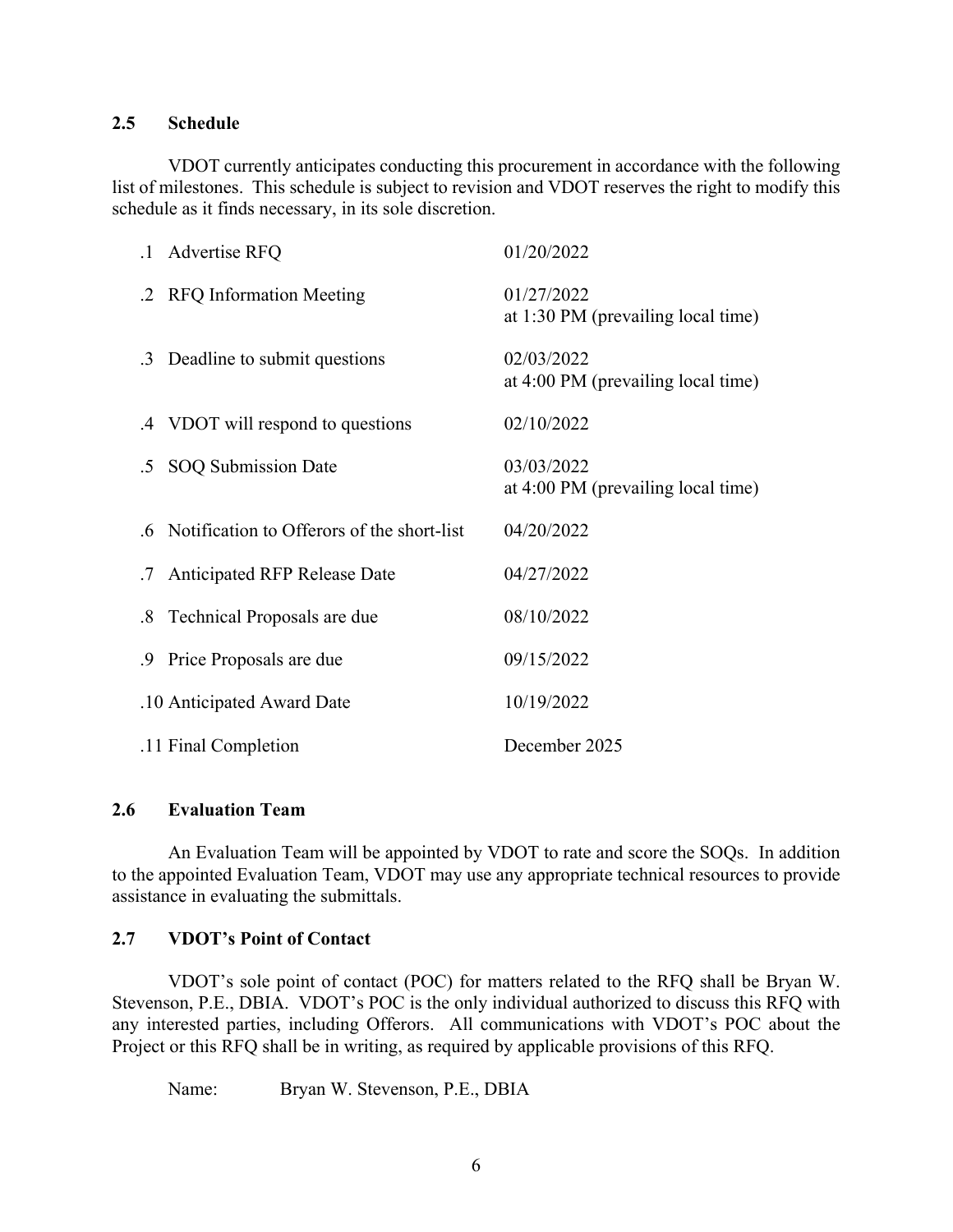| Address:         | Alternative Project Delivery Division<br>Virginia Department of Transportation<br>1401 East Broad Street |  |
|------------------|----------------------------------------------------------------------------------------------------------|--|
| Phone:<br>Email: | Richmond, VA 23219<br>$(804) 786 - 6929$<br>Bryan.Stevenson@vdot.virginia.gov                            |  |

VDOT disclaims the accuracy of information derived from any source other than VDOT's POC, and the use of any such information is at the sole risk of the Offeror.

All written communications to VDOT from Offerors shall specifically reference the correspondence as being associated with "**I-64 Hampton Roads Express Lanes (HREL) Segment 1A, RFQ No.: C00117840DB112**."

#### **2.8 RFQ Information Package**

 Interested Offerors can download RFQ Information package from Bid Express (bidexpress.com) or from http://www.virginiadot.org/business/request-for-qualifications.asp.

- 1. RFQ Conceptual Plans
- 2. As-Built plans
- 3. Categorical Exclusion, dated December 20, 2021
- 4. Existing Topographical Survey
- 5. Utility Survey
- 6. Hampton Roads Regional Express Lanes Network- Traffic Operations and Safety Analysis Memorandum
- 7. Tolling Schematic
- 8. Geotechnical information

Offerors shall note that the RFQ Information Package is being provided for informational purposes only and all documents included therein are subject to change; therefore, these documents shall not be relied upon for the purposes of developing a Proposal.

#### **2.9 RFQ Documents and Addenda**

 The RFQ Documents and Addenda, if any, will be posted on the VDOT website at *https://www.virginiadot.org/business/request-for-qualifications.asp* and on Bid Express (bidexpress.com).

#### **2.10 Acknowledgment of Receipt of RFQ, Revisions, and/or Addenda**

Offeror shall provide to VDOT the Acknowledgement of RFQ, Revisions, and/or Addenda (Form C-78-RFQ), set forth as Attachment 2.10, signed by the Offeror's Point of Contact or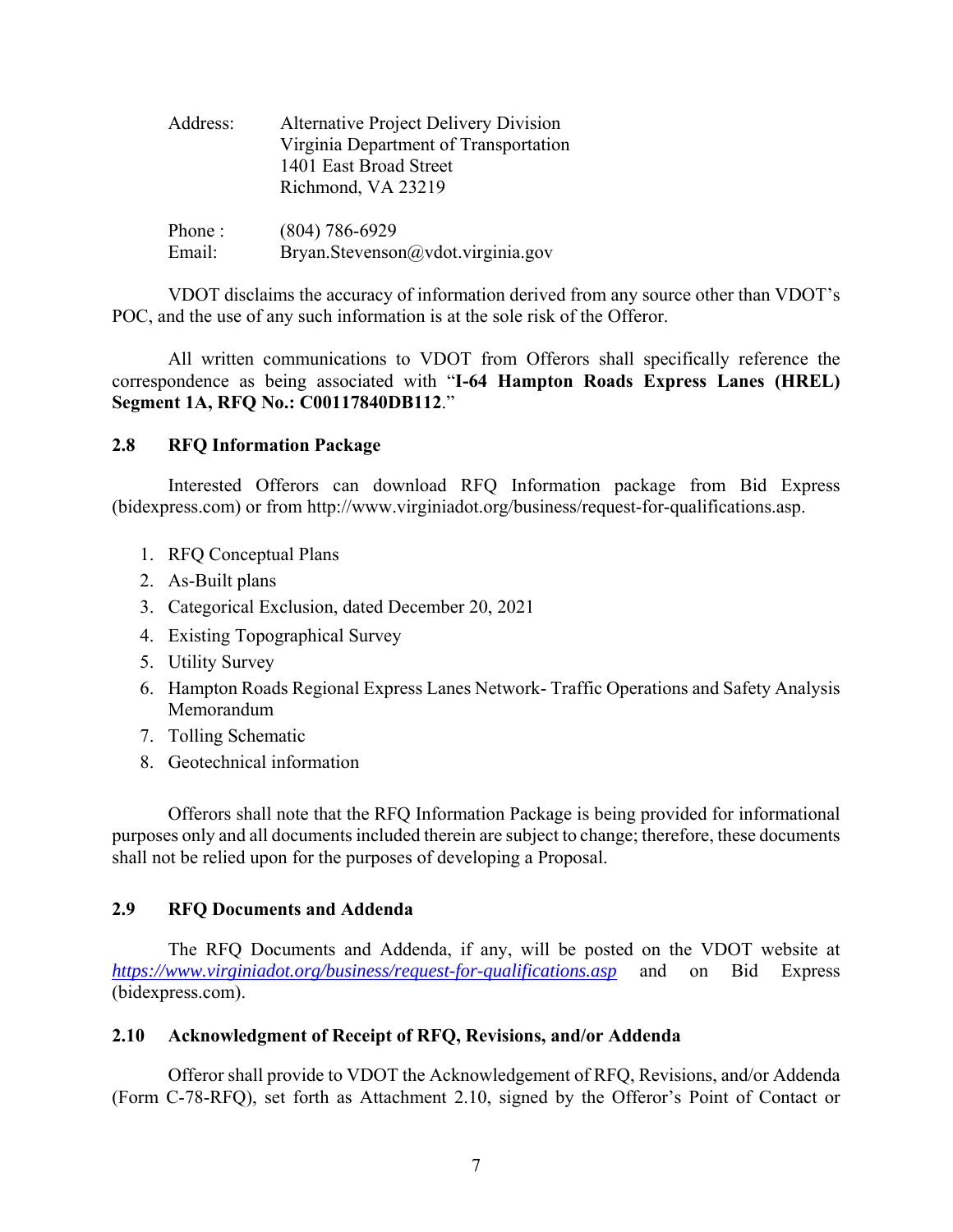Principal Officer with submission of the SOQ, which will serve as acknowledgement that the Offeror has received this RFQ.

# **2.11 Project Information Meeting**

VDOT will hold a virtual Project Information Meeting for potential Offerors on the date and time set forth in Section 2.5.

Interested Offerors can join the meeting using the following link:

https://covaconf.webex.com/covaconf/j.php?MTID=m53f09c962cea8ccd99d4cd9885787e9d

OR

Join using following dial in information:

Join by phone: +1-517-466-2023 (US Toll); +1-866-692-4530 (US Toll Free) Access code: 2420 668 8158

# **3.0 CONTENTS OF STATEMENTS OF QUALIFICATIONS**

This Section describes specific information that must be included in the Statements of Qualifications. The format for the presentation of such information is described in Section 5.2.

# **3.1 General**

**3.1.1** The RFQ phase of the procurement process is intended to enable Offerors to demonstrate their qualifications to perform the Project, and to enable VDOT to evaluate those qualifications in arriving at a short-list. Offerors are advised that the SOQ should include specific information that will demonstrate the qualifications and experience required by this RFQ. Offerors should note that it is not the intent of VDOT to receive Project-specific design or engineering recommendations as part of this RFQ.

**3.1.2.** The SOQ will consist of all information required under this Section. Offerors shall complete the SOQ Checklist, Attachment 3.1.2, and include it in their SOQs. The purpose of the SOQ Checklist is to aid the Offeror in ensuring all submittal requirements have been included in the Offeror's SOQ and to provide a page reference indicating the location of each submittal requirement in the SOQ.

**3.1.3.** Offerors shall be aware that VDOT reserves the right to conduct an independent investigation of any information, including prior experience, identified in a Statement of Qualifications by contacting project references, accessing public information, contacting independent parties, or any other means. VDOT also reserves the right to request additional information from an Offeror during the evaluation of that Offeror's SOQ.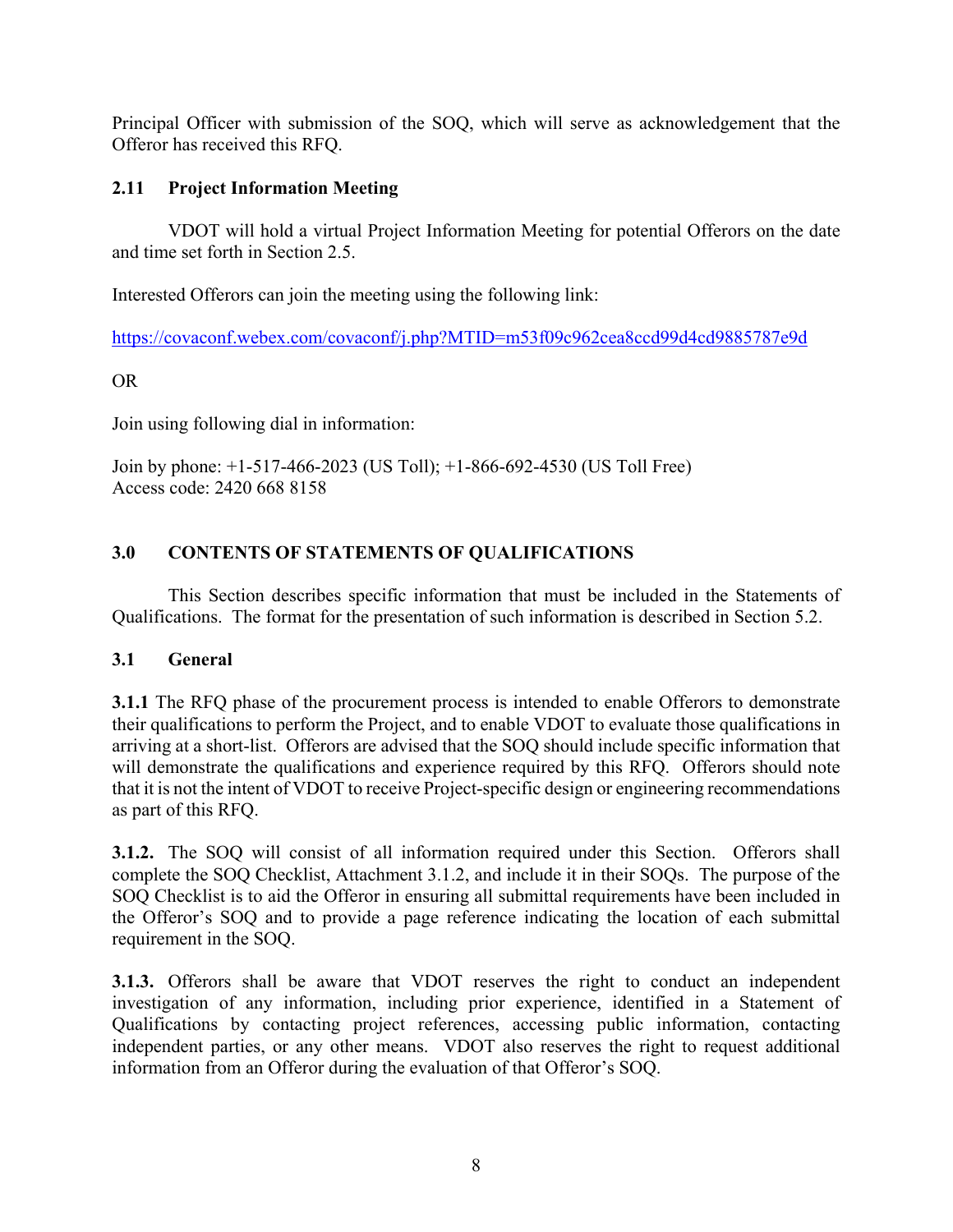**3.1.4.** If the Offeror has concerns about information included in its Statement of Qualifications that may be deemed confidential or Proprietary, the Offeror shall adhere to the requirements set forth by Section 11.4.2.

# **3.2 Letter of Submittal**

**3.2.1** The Letter of Submittal shall be on the Offeror's letterhead and identify the full legal name and address of the Offeror. The Offeror is defined as the legal entity who will execute the Contract with VDOT. The Letter of Submittal shall be signed by an authorized representative of Offeror's organization.

All VDOT design-build agreements are subject to VDOT's Standard Contract Documents (RFP Part 3, 4, 5 and Exhibit 1 to Part 3), and are non-negotiable. VDOT's Standard Contract Documents can be obtained using the following link: *https://www.virginiadot.org/business/designbuild.asp*. By submitting and signing this Letter of Submittal, the Offeror is in agreement to comply with these Contract Documents.

**3.2.2** Identify the name, title, address, phone and fax numbers, and e-mail address of an individual who will serve as the Point Of Contact for the Offeror.

**3.2.3** Identify the name, address and telephone number of the individual who will serve as the Principal Officer of the Offeror (e.g., President, Treasurer, Chairperson of the Board of Directors, etc.).

**3.2.4** Identify whether the Offeror will be structured as a corporation, limited liability company, general partnership, joint venture, limited partnership or other form of organization. Identify the team members who will undertake financial responsibility for the Project and describe any liability limitations. If the Offeror is a limited liability company, partnership or joint venture, describe the bonding approach that will be used and the members of such organizations who will have joint and several liability for the performance of the work required for the Project. A single 100% performance bond and a single 100% payment bond shall be provided regardless of any co-surety relationship.

In order to prequalify as a Joint Venture a completed "Joint Venture Bidding Agreement" must be submitted to and approved by VDOT prior to Statement of Qualifications (SOQ) submittal due date and evidence of the approval shall be included in the appendix of the SOQ. It should be noted that a Joint Venture is not required to register with the Virginia State Corporation Commission (SCC). Each individual member of the Joint Venture must be registered with the SCC in accordance with § 2.2-4311.2 of the Code of Virginia. As a requirement of prequalification, Joint Venture entities need to be properly established with a federal tax ID number. Specific guidance relative to the prequalification process can be found at the following link: *https://www.virginiadot.org/business/const/prequal.asp*.

VDOT's Construction Division does not provide prequalification certificates for Joint Ventures however, a prequalification number will be issued for the Joint Venture.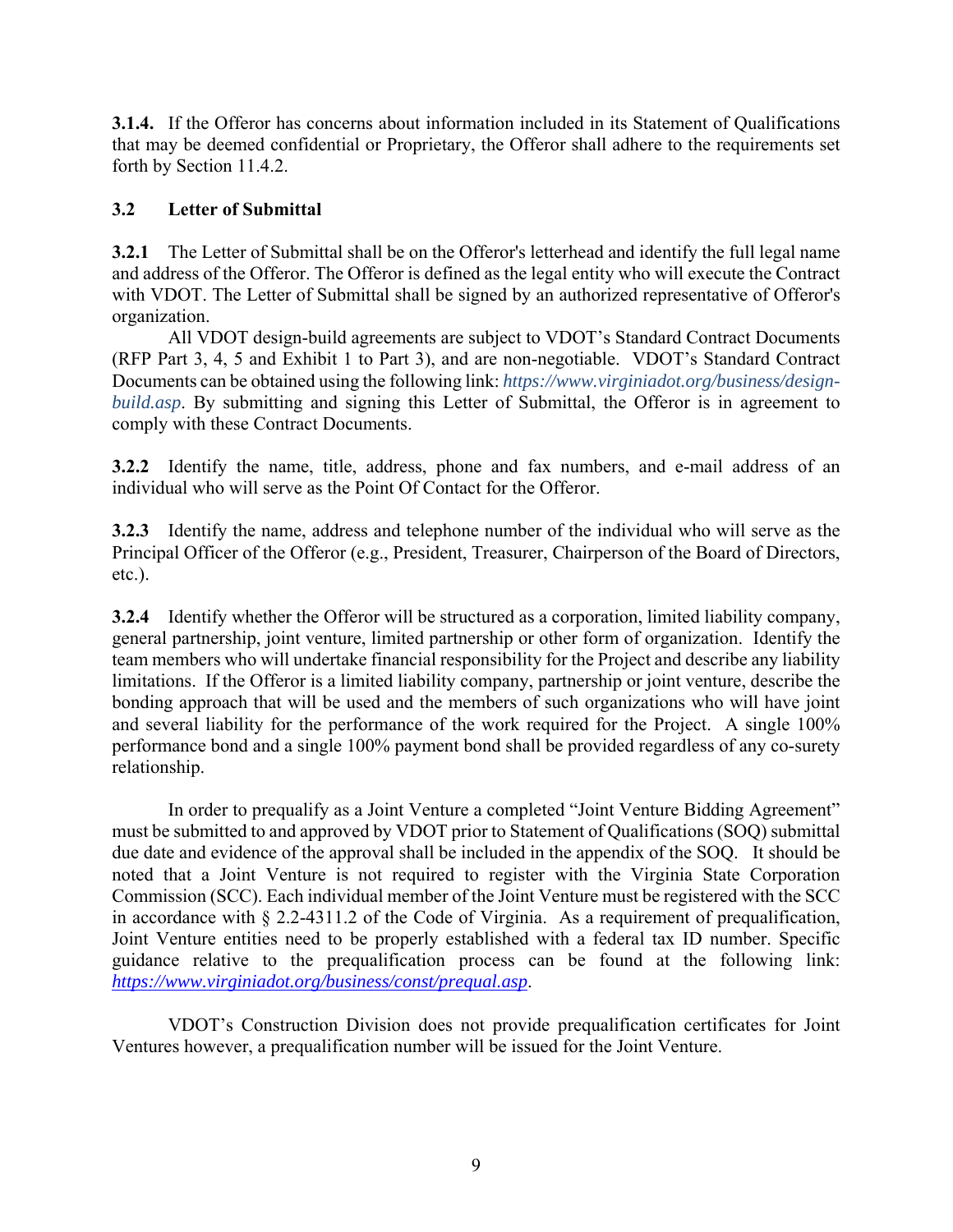**3.2.5** Identify the full legal name of both the Lead Contractor and the Lead Designer for this Project. The Lead Contractor is defined as the Offeror that will serve as the prime/general contractor responsible for overall construction of the Project and will serve as the legal entity who will execute the Contract with VDOT. The Lead Designer is defined as the prime design consulting firm responsible for the overall design of this Project. Only one singular firm shall serve as the Lead Designer.

**3.2.6** Provide the full legal name and address of all affiliated and/or subsidiary companies of the Offeror on Attachment 3.2.6. Indicate which companies are affiliates and which companies are subsidiaries. An affiliate shall be considered as any business entity that is closely associated to another business entity so that one entity controls or has power to control the other entity either directly or indirectly; or, when a third party has the power to control or controls both; or where one business entity has been so closely allied with another business entity through an established course of dealings, including but not limited to the lending of financial wherewithal, engaging in joint ventures, etc. as to cause a public perception that the two firms are one entity. Firms which are owned by a holding company or a third party, but otherwise meet the above conditions and do not have interlocking directorships or joint officers serving, are not considered to be affiliates.

If the Offeror does not have any affiliated and/or subsidiary companies, other than the Offeror's legal business entity, indicate such on Attachment 3.2.6.

The Offeror shall not submit more than one Statement of Qualifications for this Project. If more than one Statement of Qualifications is submitted by an individual, partnership, Corporation, or any party of a Joint Venture, then all Statement of Qualifications submitted by that individual, partnership, Corporation or Joint Venture shall be disqualified. If more than one Statement of Qualifications is submitted by an affiliate or subsidiary company of an individual, partnership, Corporation or any party of a Joint Venture, then all Statement of Qualifications submitted by that individual, partnership, Corporation or Joint Venture shall be disqualified.

**3.2.7** Execute and return the attached Certification Regarding Debarment Form(s) Primary Covered Transactions, set forth as Attachment 3.2.7(a) and Certification Regarding Debarment Form(s) Lower Tier Covered Transactions, set forth as Attachment 3.2.7(b) for the Offeror and any subconsultant, subcontractor, or any other person or entity on the Offeror's organizational chart included in the Statement of Qualification.

If the Offeror and any subconsultant, subcontractor, or any other person or entity are unable to execute the certification, then prospective participant shall attach an explanation to its Certification Regarding Debarment Form. Failure to execute the certification will not necessarily result in denial of award, but will be considered in determining the Offeror's responsibility. Providing false information may result in federal criminal prosecution or administrative sanctions.

**3.2.8** State the Offeror's VDOT prequalification number and current VDOT prequalification status (active, inactive, etc.) in the Letter of Submittal. Provide a copy of the current listing of the Firm's prequalification posted on VDOT's website indicating Offeror is currently prequalified in the appendix of the SOQ. The Offeror must be in good standing and prequalified to bid on the Project as outlined in VDOT's Rules Governing Prequalification Privileges at the time of SOQ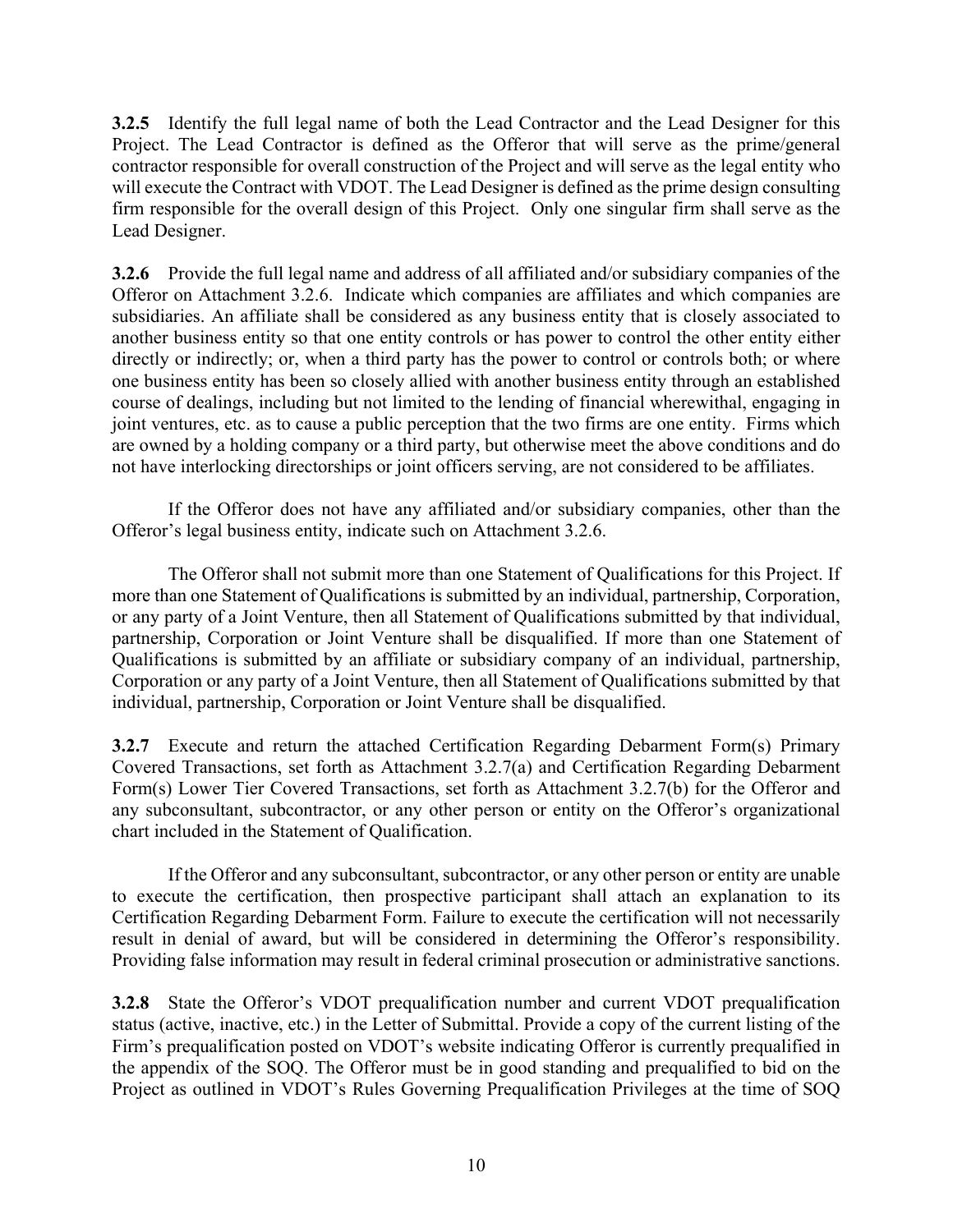submittal. In order to prequalify as a Joint Venture, a completed "Joint Venture Bidding Agreement" must be submitted to and approved by VDOT and evidence of the approval shall be included in the appendix of the SOQ.

**3.2.9** Include a letter from a surety or insurance company (with a Best's Financial Strength Rating of A minus and Financial Size Category VIII or better by A.M. Best Co.) in the appendix of the SOQ stating that the Offeror is capable of obtaining a performance and payment bond based on the current estimated contract value referenced in Section 2.1, which bonds will cover the Project and any warranty periods (per VDOTs Design-Build Standard Template Documents Parts 3, 4 & 5 (*https://www.virginiadot.org/business/design-build.asp*)). The letter of surety shall clearly state the rating categorization noted above and reference the estimated contract value as identified in Section 2.1, in a manner similar to the notation provided below:

"*As surety for [the above named Contractor], [XYZ Company] with A.M. Best Financial Strength Rating [rating] and Financial Size Category [Size Category] is capable of obtaining 100% Performance Bond and 100% Labor and Materials Payment Bond in the amount of the anticipated cost of construction, and said bonds will cover the Project and any warranty periods as provided for in the Contract Documents on behalf of the Contractor, in the event that such firm be the successful bidder and enter into a contract for this Project*."

The Surety letter for a Joint Venture Offeror shall be in the name of the Joint Venture entity.

**3.2.10** All business entities on the Offeror's proposed team must comply with the law with regard to their organizational structure, any required registration with governmental agencies and/or entities, and any required governmental licensure, whether business, commercial, individual, or professional in nature, and nothing herein is intended to contradict, nor to supersede, State and Federal laws and regulations regarding the same. All business entities on the Offeror's proposed team shall be eligible at the time of their SOQ submittal, under the law and relevant regulations, to offer and to provide any services proposed or related to the Project. All business entities on the Offeror's proposed team shall satisfy all commercial and professional registration requirements, including, but not limited to those requirements of the Virginia State Corporation Commission (SCC) and the Virginia Department of Professional and Occupational Regulations (DPOR). Full size copies of DPOR licenses and SCC registrations, or evidence indicating the same, should be included in the appendix of the SOQ. Additionally, the following information should be provided on Attachment 3.2.10:

- .1 The SCC registration information for each business entity on the Offeror's proposed team. Provide the name, registration number, type of corporation and status.
- .2 For this Project, the DPOR registration information for each office practicing or offering to practice any professional services in Virginia. Provide the business name, address, registration type, registration number and expiration date.
- .3 For this Project, the DPOR license for each Key Personnel practicing or offering to practice professional services in Virginia. Provide the name, the address, type, the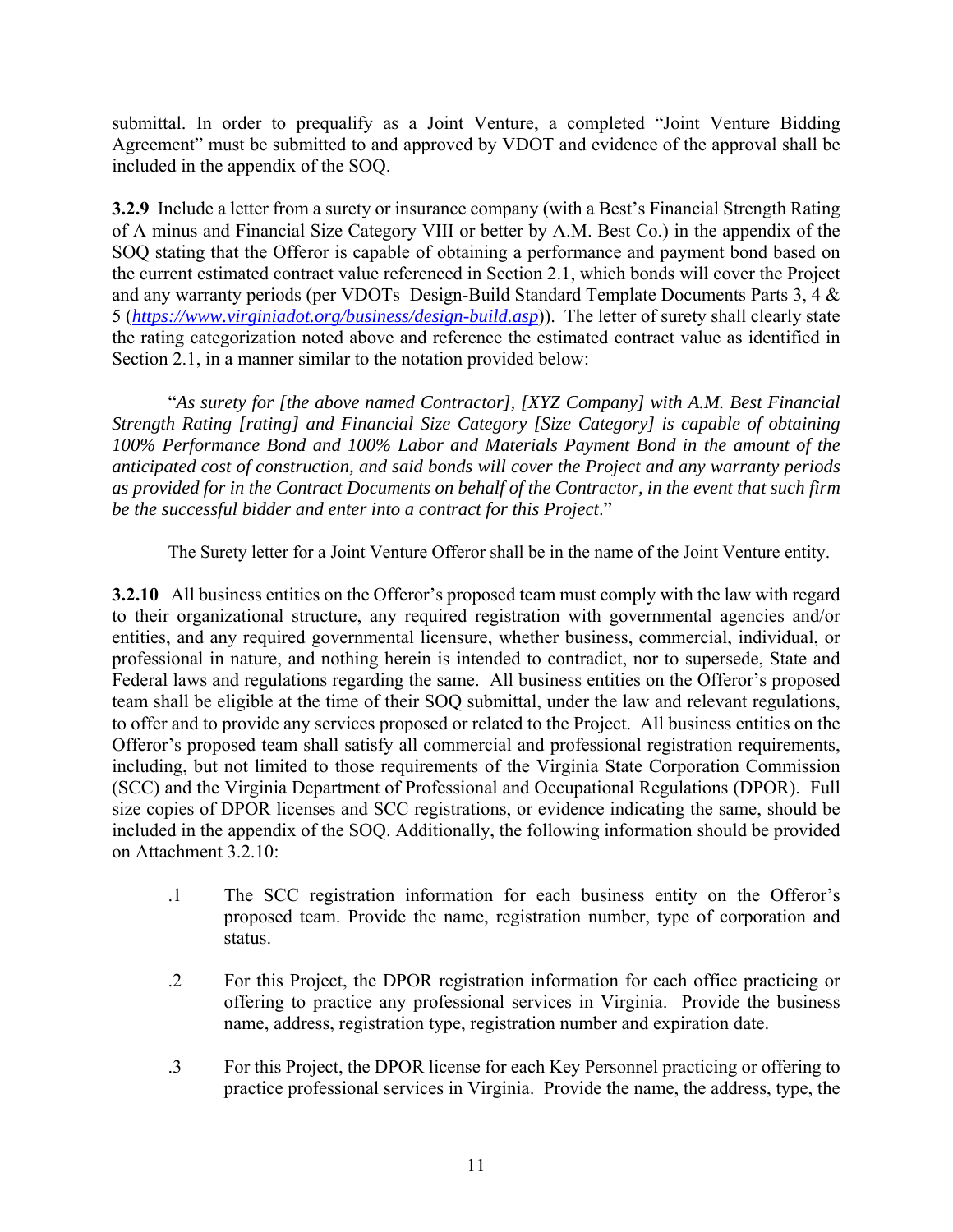registration number, expiration date and the office location where each Key Personnel member is offering to practice professional services in Virginia.

.4 For this Project, the DPOR license for those services not regulated by the Board for Architects, Professional Engineers, Land Surveyors, Certified Interior Designers, and Landscape Architects (i.e. real estate appraisal). Provide the name, address, type, the registration number, and the expiration date of the individual offering services in Virginia.

Failure to comply with the law with regard to those legal requirements in Virginia (whether federal or state) regarding an Offeror's organizational structure, any required registration with governmental agencies and/or entities, and any required governmental licensure, whether business, individual, or professional in nature may render an Offeror's SOQ, in the sole and reasonable discretion of the Department, non-responsive and in that event an Offeror's SOQ may be returned without any consideration or evaluation.

**3.2.11** Provide a written statement within the Letter of Submittal that Offeror is committed to achieving a twelve percent (12%) DBE participation goal for the entire value of the contract.

# **3.3 Offeror's Team Structure**

The Offeror should provide sufficient information to enable VDOT to understand and evaluate the Offeror's Team. The Offeror should respond to the following:

**3.3.1** Provide the identity of and information about the Key Personnel listed below. Job duties and responsibilities of Key Personnel shall not be delegated to others for the duration of the Design-Build Contract. This information is to be provided on the Key Personnel Resume Form attached hereto as Attachment 3.3.1. Resumes for individuals who are not identified as Key Personnel should not be included in the SOQ. At the time of SOQ submittal, the Key Personnel shall be an employee of the respective firm shown on the Organizational Chart and dedicated to the Project.

 This Project allows the use of the Department's Deputy Key Personnel Program to facilitate the growth and promotion of industry staff and provide an opportunity to engage and train the next generation of Key Personnel positions. These positions include: Deputy Design-Build Project Manager (DDBPM), Deputy Quality Assurance Manager (DQAM), and Deputy Design Manager (DDM). Each Shortlisted Offeror will have the opportunity to propose Deputy Key Personnel positions to be included with their Technical Proposal. These positions shall not be shown as part of the SOQ Organizational Chart or discussed anywhere in the SOQ.

.1 **Design-Build Project Manager (DBPM)** – This individual shall be responsible for the overall Project design and construction and shall have the necessary expertise and experience required to supervise and exercise a degree of control of the Work. Work is comprised of all Design-Builder's design, construction, quality management, contract administration and other services required by the Contract Documents, including procuring and furnishing all materials, equipment, services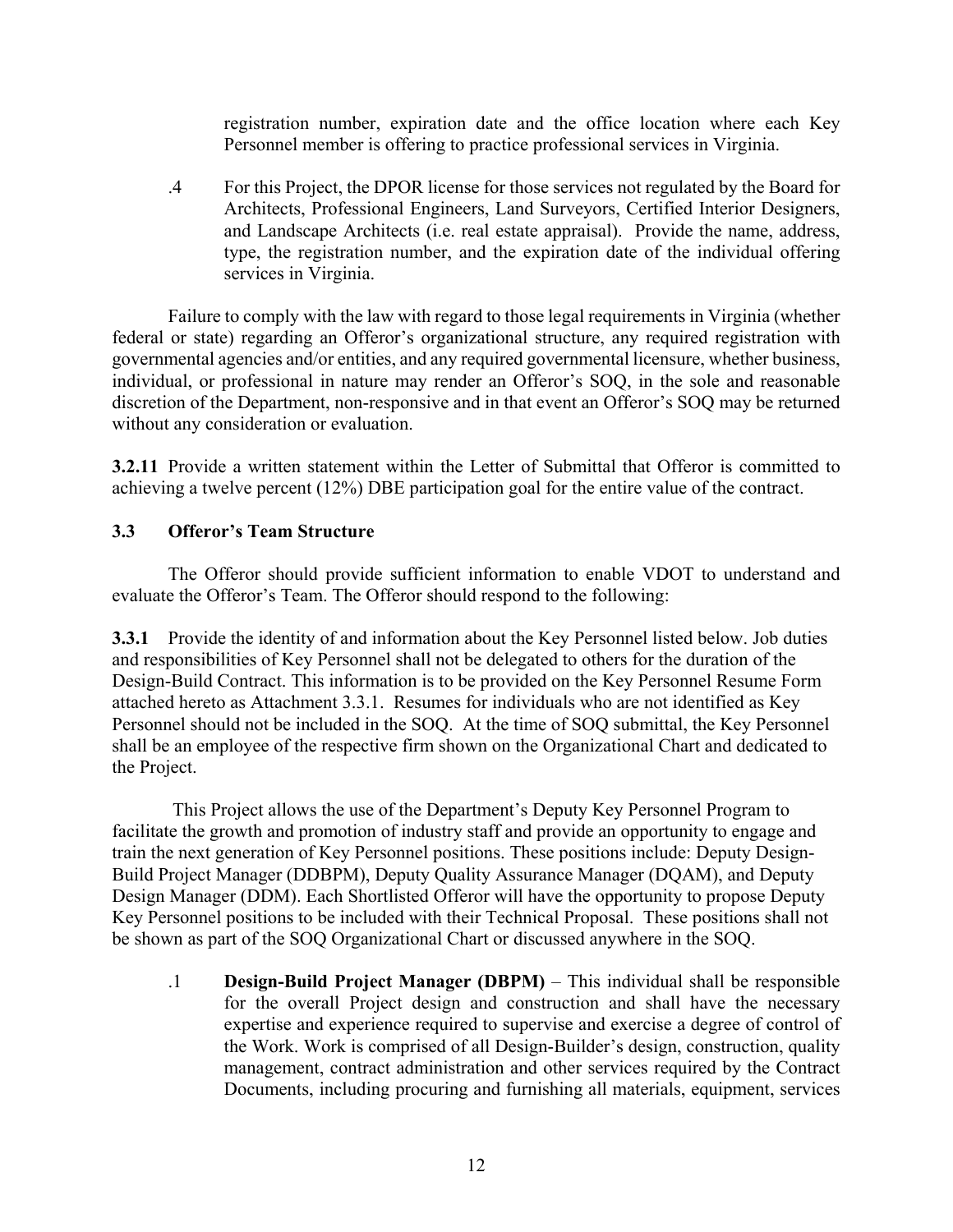and labor reasonably inferable from the Contract Documents in a timely manner. The individual should be capable of answering questions/inquiries relevant to the project. The DBPM shall be responsible for meeting the Design-Builder's obligations under the Contract and avoiding and resolving disputes under Section 10.2.2 of RFP Part 4 - General Conditions of Contract. This individual shall also coordinate any required public outreach and public meetings. If the Offeror is a Joint Venture then only one individual from the members of the Joint Venture shall be designated as the DBPM.

.2 **Entrusted Engineer in Charge (EIC)**– The EIC is responsible for ensuring, that all engineering work for the Project is integrated, is in conformance with the Contract Documents, and otherwise delivers a safe, constructible, and functional Project. The EIC shall compile the complete, aggregate collection of the final Released for Construction Plans, Specifications and other documents for the entirety of the Work and seal and sign the cover sheet of the aggregate collection of final documents for the Work consistent with the requirements of §18VAC10- 20-760B.2. The EIC also shall compile, seal, and sign the cover sheet of the aggregate collection of final documents for each work package of Final Plan (Stage II) Submissions and Construction Plans submitted to the Department. This individual shall be a registered, licensed, Professional Engineer in the Commonwealth of Virginia and shall be an employee of the Design-Builder.

 The EIC shall have the necessary expertise and experience required to ensure that complex engineering decisions involving multi-disciplinary work are made by a professional engineer licensed in the State and that such engineer is well experienced working with the various disciplines involved in such decision. The EIC also shall ensure that all responsible charge engineer work is performed by qualified engineers and otherwise in compliance with Legal Requirements.

 The EIC will make engineering decisions as needed for the Project, or otherwise cause such decision to be made by skilled and qualified responsible charge engineers, and ensure that any such decisions relating to one component for the Project are evaluated for impacts to the Project as a whole. The EIC also will ensure that engineering decisions are not made by non-engineers. Consistent with the requirements of 18 VAC §§ 10-20-740.B and -760B.2, the EIC shall be directly involved in or have personal supervisory direction and control authority in making and approving engineering decisions during construction; shall be capable of answering inquiries about all such engineering decisions; shall have the authority to stop work; and shall be assigned to the Project full-time for the duration of the Project once design activities begin. The EIC shall be on site full time from commencement of construction through Final Acceptance of the Project.

 The EIC shall be available, or otherwise ensure that responsible charge engineers are available, to take immediate action to resolve matters involving potential hazards. The EIC shall report directly to the Project Manager and shall have direct lines of communication with the Design Manager, Construction Manager, and the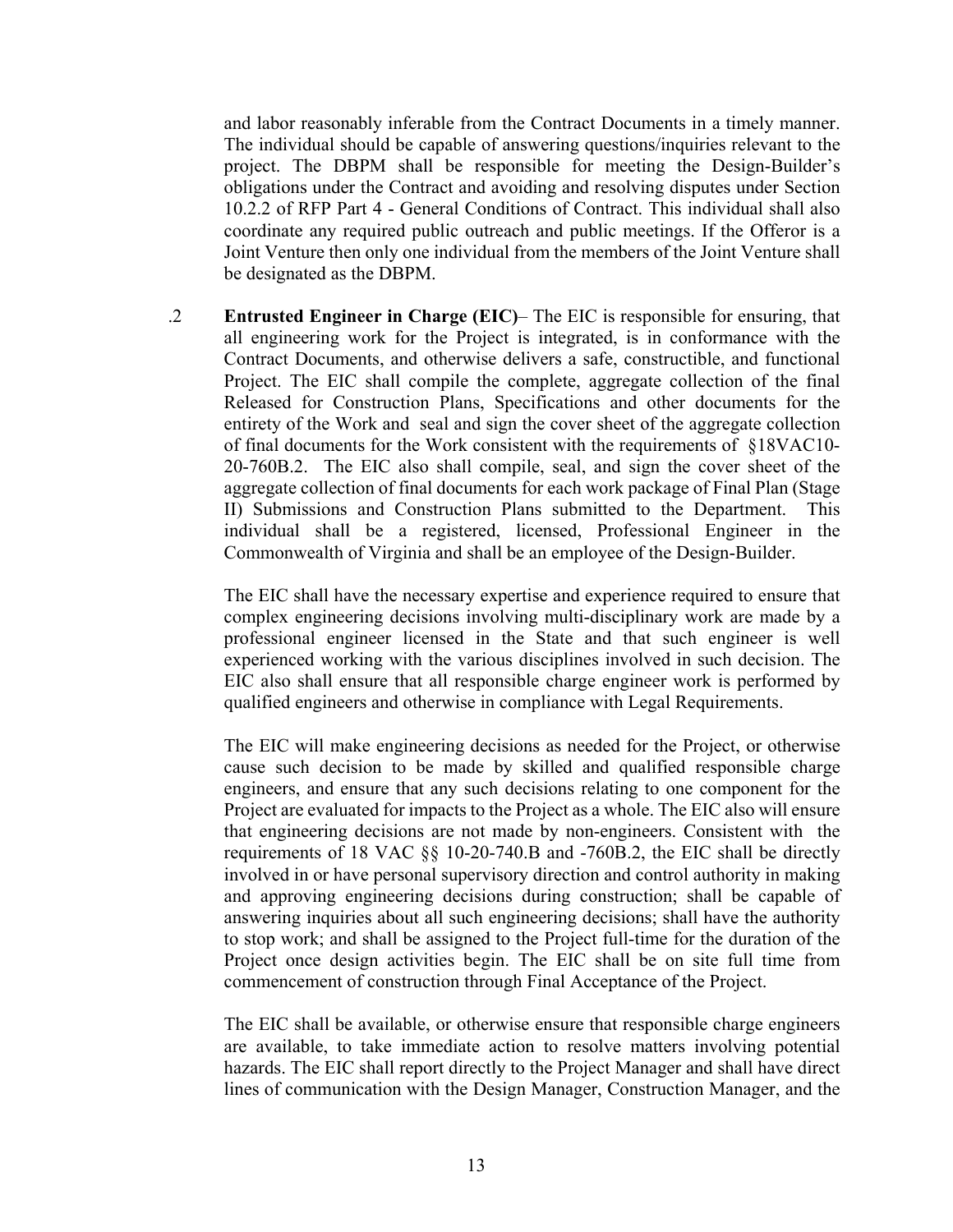Quality Assurance Manager. The EIC's duties are independent of the Design Builder's required Quality Assurance and Quality Control obligations.

 The individual serving as the Project Manager or the Design Manager may perform the role of the EIC, provided such individual has the qualifications and requirements described in this Section 3.2.2.2 (Entrusted Engineer in Charge). **Provide a current list of assignments and the anticipated duration of each assignment for all projects in which the EIC is currently obligated.**

- .3 **Quality Assurance Manager (QAM)** This individual **, who will be required to be on the Project site full-time for the duration of construction operations,** shall be from an independent firm that has no contractual relationship and no involvement in construction operations (to include QC inspection and testing) for the Project. The QAM shall be responsible for the development and adherence to the Design-Build QA/QC plan. The QAM shall be responsible for the quality assurance (QA) of the work performed and of the inspection and testing of all materials used on the Project, to include monitoring of the contractor's quality control (QC) program. The QAM shall ensure adherence to environmental permits and commitments and that all work and materials, testing and sampling, and work zones are in conformance with the Contract and the "approved for construction" (AFC) plans and specifications. The QAM shall also be responsible for certification of project compliance to the Contract Requirements and certification for monthly Application of Payment. This individual shall be a registered, licensed, Professional Engineer in the Commonwealth of Virginia. **Provide a current list of assignments and the anticipated duration of each assignment for all projects in which the QAM is currently obligated.**
- .4 **Design Manager (DM)** This individual shall be responsible for coordinating the individual design disciplines and ensuring the overall Project design is in conformance with the Contract Documents. The DM shall be responsible for establishing and overseeing a QA/QC program for all pertinent disciplines involved in the design of the Project, including, review of design, working plans, shop drawings, specifications, and constructability for the Project. This individual shall be a registered, licensed, Professional Engineer in the Commonwealth of Virginia.
- .5 **Construction Manager (CM)** This individual, **who will be required to be on the Project site full-time for the duration of construction operations**, shall be responsible for managing the construction process, to include all Quality Control (QC) activities to ensure the materials used and work performed meet contract requirements and the "approved for construction" plans and specifications. The CM shall hold a Virginia Department of Environmental Quality (DEQ) Responsible Land Disturber (RLD) Certification and a VDOT Erosion and Sediment Control Contractor Certification (ESCCC) or a statement shall be included indicating this individual will hold these certifications prior to the commencement of construction. **Provide a current list of assignments and the anticipated duration of each assignment for all projects in which the CM is currently obligated.**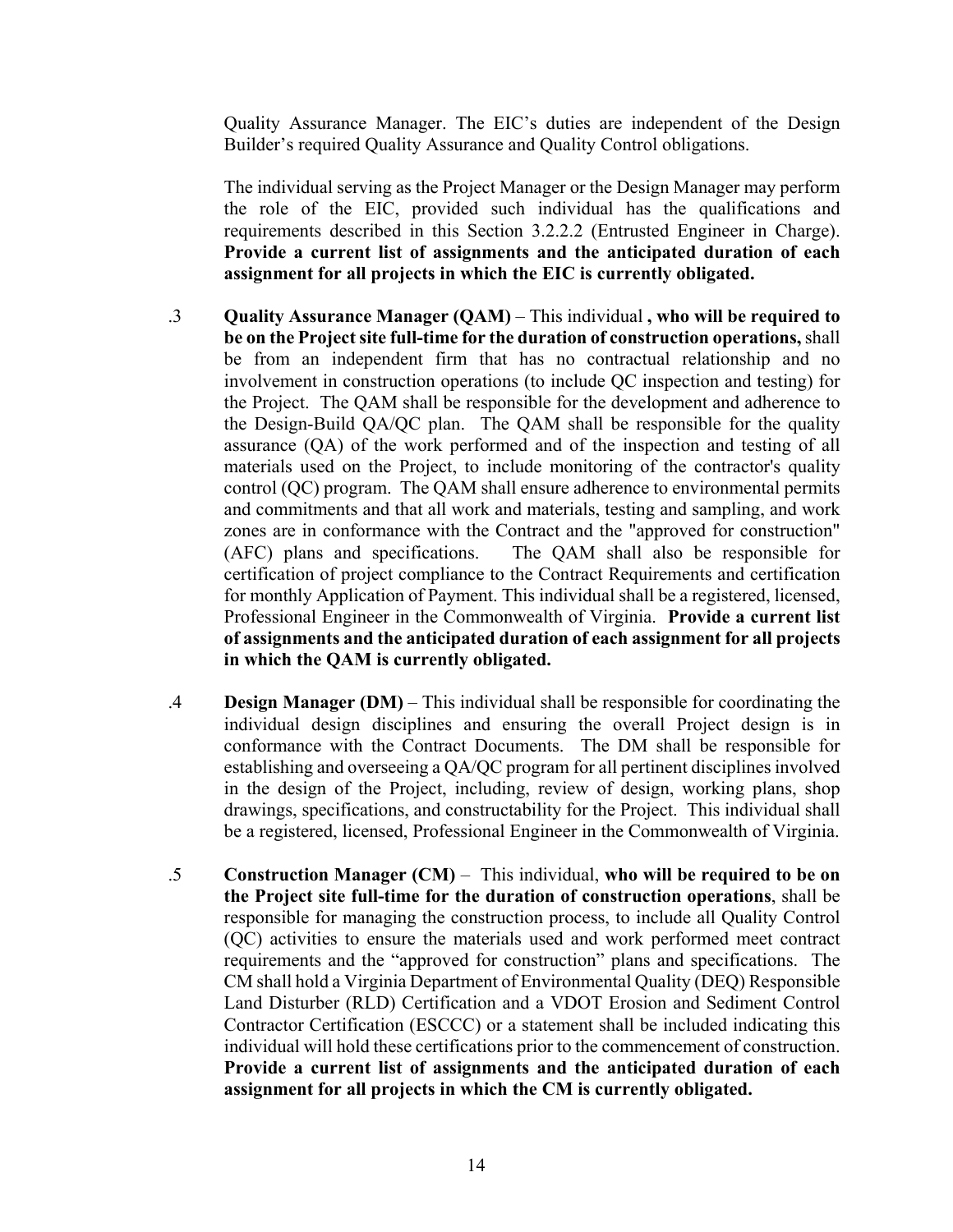**Evaluation Criteria 3.3.1**: Extent to which the qualifications and experience of each of the Key Personnel demonstrates their role, responsibility, and specific job duties as it relates to the needs of this Project as specified in Section (g) of Attachment 3.3.1. The resume should provide confidence to VDOT that the Project and risks will be effectively managed through personal competence, accountability and availability to successfully deliver the Project. VDOT reserves the right to consider as part of the evaluation of the Key Personnel their availability and/or performance on past VDOT projects through review of VDOT records such as change requests and reference checks with VDOT Project Managers.

**3.3.2** Furnish an organizational chart showing the "chain of command" of all companies, including individuals responsible for pertinent disciplines, proposed on the Offeror's team. Identify major functions to be performed and their reporting relationships in managing, designing and constructing the Project and as required in Section 3.3.1. The team proposed by Offeror including the Lead Contractor, the Lead Designer, Key Personnel, subcontractor and /or sub consultant and other individuals identified on the organizational chart shall remain on the Offeror's team for the duration of the procurement process and, if the Offeror is awarded the Design-Build Contract, the duration of the Design-Build Contract as required in Section 11.1.

**A minimum of two lead QA inspectors shall be assigned to the Project and are required to be on the Project site full time during the duration of the construction operations associated with their responsibilities.** One lead QA Inspector shall be assigned to the structure and bridge elements of the Project (to include but not limited to bridges, walls, sign structures, foundations and noise walls) and one lead QA Inspector shall be assigned to the roadway elements of the Project and those elements of the Project not covered by the Lead QA inspector assigned to the structure and bridge elements. The lead QA inspectors shall report directly to the QAM and should be shown on the organizational chart. The Lead QA Inspectors shall be supported by other QA inspectors under his/her direction to ensure at any time all construction operations and QC activities are being observed.

The organizational chart should show a clear separation and independence between the Quality Control (QC) and Quality Assurance (QA) programs for construction activities. This includes separation between QA and QC inspection and field/laboratory testing in accordance with the Minimum Requirements for Quality Assurance and Quality Control on Design Build and P3 Projects, July 2018. Additionally, furnish a narrative describing the functional relationships and communication among participants, including design and construction team interaction throughout the Project.

**Evaluation Criteria 3.3.2**: Extent to which the organizational chart and narrative includes pertinent disciplines required for the Project and demonstrates a well-integrated organization throughout the design and construction of the Project. Furthermore, the reporting relationships are presented clearly with logical and appropriate reporting lines incorporating all aspects of management, design and construction for the Project, including VDOT and third parties, supporting effective communication and providing confidence to VDOT that the Project will be delivered in accordance with the contract requirements. A clear separation is shown between QA and QC programs for construction activities. VDOT reserves the right to consider as part of the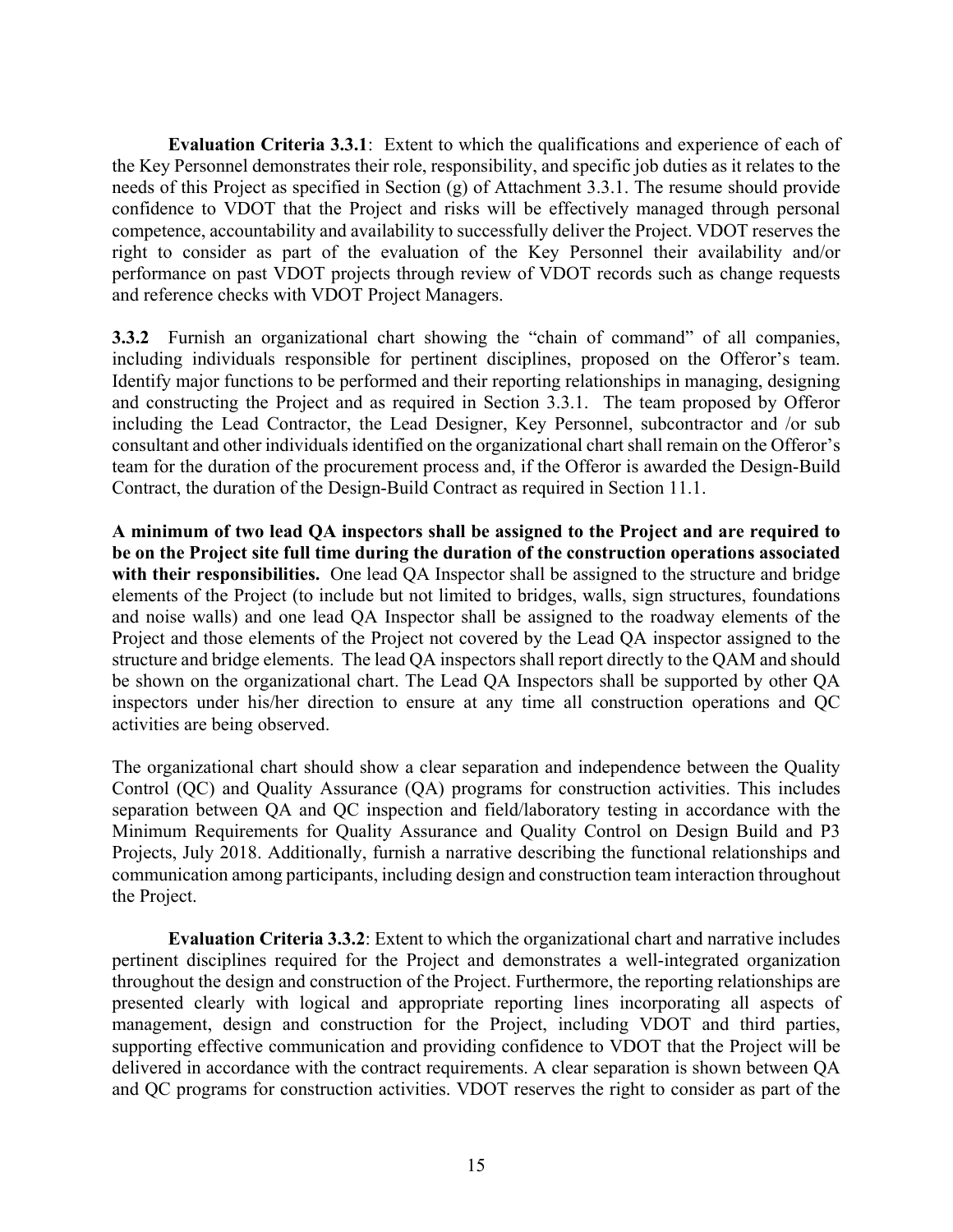evaluation of the Offeror's organizational structure, the Offeror's ability to keep their team intact to include Key Personnel for the duration of the procurement and throughout construction based on VDOT's knowledge of personnel changes made by the Offeror on previous VDOT Design-Build Contracts.

# **3.4 Experience of Offeror's Team**

Provide sufficient information to enable VDOT to understand and evaluate the experience of the Offeror's team on projects of similar scope and complexity. The Department intends to select an Offeror which best demonstrates previous experience in the following parameters:

- Finishing contracts on time or earlier than the original contract fixed completion date
- Experience in successfully coordinating with adjacent projects
- Delivering projects in developed urban corridors
- Use of innovative design solutions and construction techniques
- Limiting impacts to the traveling public and affected businesses and communities, including commitments to effective strategies to minimize congestion during construction
- Developing and managing effective communication strategies with business owners and other key stakeholders

**3.4.1** Identify on the Lead Contractor Work History Form (Attachment 3.4.1(a)) three (3) relevant projects by the Lead Contractor for this Project as identified Section 3.2.5, focusing on what the Offeror considers most relevant in demonstrating the Lead Contractor's qualifications to serve as the Lead Contractor for this Project. If the Offeror is a joint venture, at least one work history form shall be provided by each member of the joint venture. For a joint venture with more than three (3) team members, the Offerors shall submit lead contractor work history forms for the three (3) members who have the highest percent participation as indicated on the approved Joint Venture Bidding Agreement. In the instance of equal participation, three (3) work history forms shall be submitted for any three (3) joint venture members.

If work identified on the Lead Contractor Work History Form was performed by an affiliated or subsidiary company of the Lead Contractor, explain the justification for utilizing an affiliated or subsidiary company to satisfy the relevant project experience on this Project and the control the Lead Contractor will exercise over the affiliated or subsidiary company on this Project. Additionally, identify the full legal name of the affiliated or subsidiary company, describe their role on this Project, indicate their responsibilities on the organizational chart and discuss how the Lead Contractor will be responsible for the work performed by the affiliated or subsidiary company on this Project. For all projects on the Lead Contractor Work History Form, identify the prime design consultant responsible for the overall project design of the projects listed on the Lead Contractor Work History Form.

Identify on the Lead Designer Work History Form (Attachment 3.4.1(b)) three (3) relevant projects by the Lead Designer for this Project as identified in Section 3.2.5, focusing on what the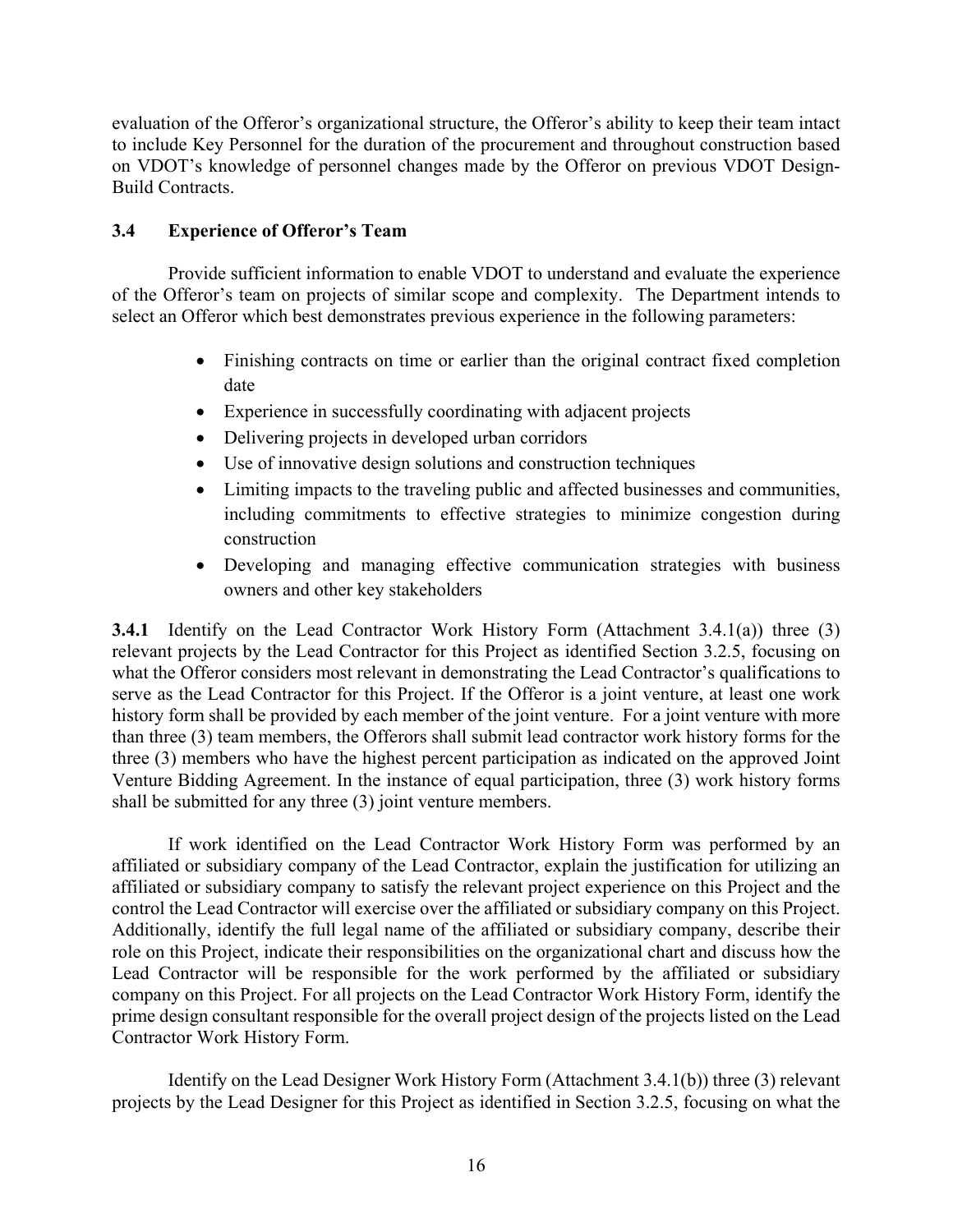Offeror considers most relevant in demonstrating the Lead Designer's qualifications to serve as the Lead Designer for this Project. For all projects on the Lead Designer Work History Form, identify the prime/general contractor responsible for overall construction of the projects listed on the Lead Designer Work History Form.

A narrative description should be included on the Work History Form for each project. The Work History Form shall include only one singular project. Projects/contracts with multiple phases, segments, elements (projects), and/or contracts shall not be considered a single project. If the Offeror chooses to submit work performed as a Joint Venture or Partnership, identify how the Joint Venture or Partnership was structured and provide a description of the portion of the work performed only by the Offeror's firm. Any deviations from the requirements noted herein may render a SOQ non-responsive.

**Evaluation Criteria 3.4.1**: Extent to which the experience provided on the Lead Contractor and Lead Designer Work History Forms demonstrates the successful delivery of relevant projects with similar scope and complexity to include the items listed in Section 3.4 above.

# **3.5 Project Risks**

Provide sufficient information to enable VDOT to understand and evaluate the Offeror's understanding of the Project's risks.

**3.5.1** Identify and discuss three unique risks for this Project, focusing on what the Offeror's team considers the most relevant and critical to the success of this Project. Provide a narrative for each risk that describes why the risk is critical, indicates the impact the risk will have on the Project and discusses the mitigation strategies the Offeror's team may implement to address the risk. Describe the role that the Offeror expects VDOT or other agencies may have in addressing these Project risks. Each risk identified should be a unique, singular risk and should not include multiple subsets under a risk category. If subsets of a critical risk are provided, only the first risk subset will be evaluated.

**Evaluation Criteria 3.5.1:** Extent to which Offeror and team members have identified critical Project risks, explained the impact of each risk and developed an appropriate mitigation strategy that will ensure the successful delivery of the Project and will minimize the likelihood of additional efforts needed by VDOT or other agencies.

# **4.0 EVALUATION OF THE STATEMENTS OF QUALIFICATIONS**

**4.0.1** VDOT's Evaluation Team will rate and score (in their sole discretion) the Offeror's Statements of Qualifications based upon the evaluation criteria found in this RFQ and in accordance with the Design-Build Evaluation Guidelines, revised September 2019. Failure to meet all RFQ requirements may render a Statement of Qualification non-responsive while the extent to which an Offeror meets or exceeds evaluation criteria will be rated by the VDOT Evaluation Team and will be reflective of the VDOT Evaluation Team's scoring (in their sole discretion) of the Statements of Qualifications submitted by Offerors.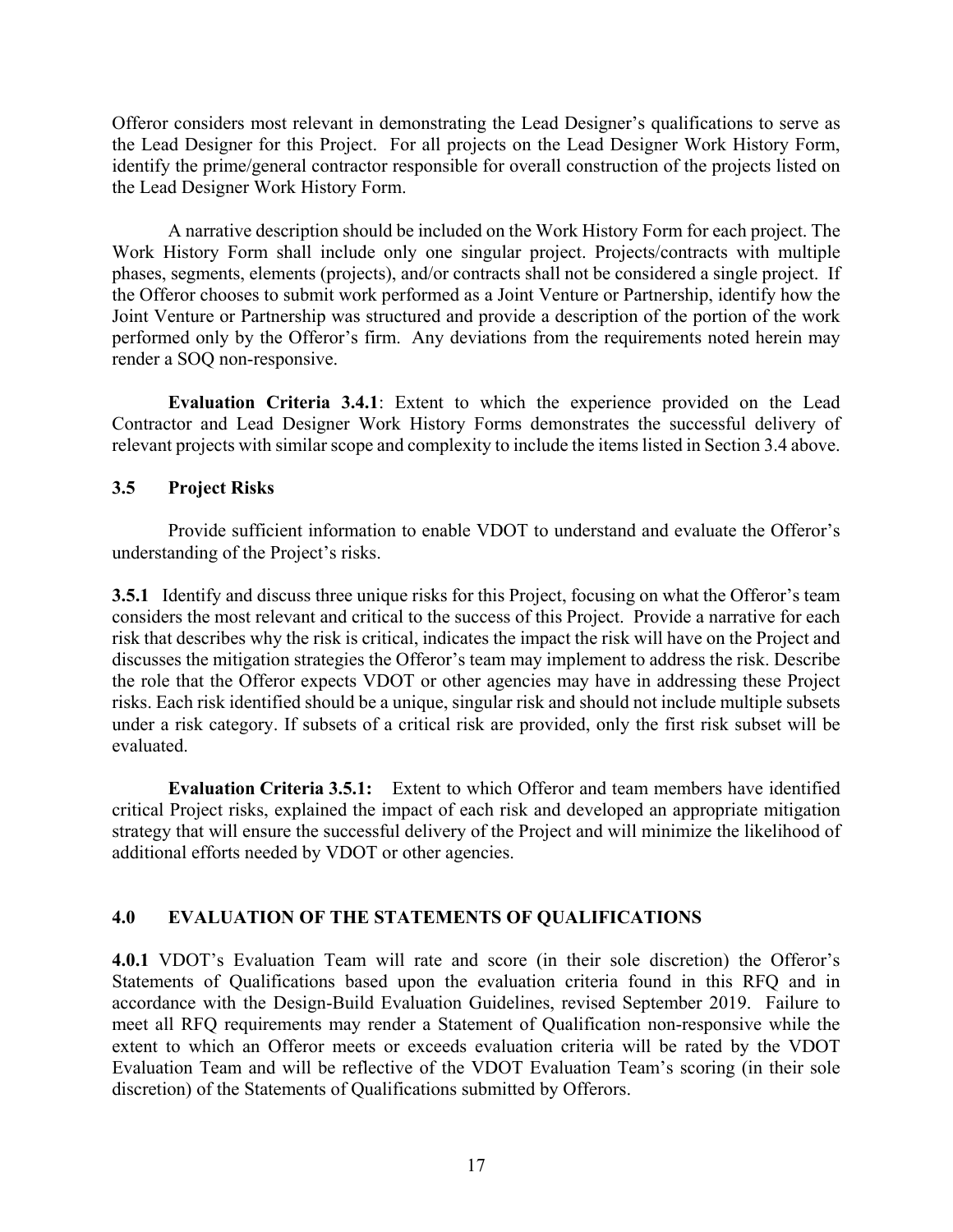**4.0.2** In its sole discretion, VDOT may hold interviews, ask written questions of the Offerors, seek written clarifications, conduct discussions on the SOQs and solicit updated SOQs during the evaluation and short-listing process.

#### **4.1 Statement of Qualifications Evaluation Factors**

**4.1.1** The Statements of Qualifications will be evaluated based upon the following:

| <b>Section</b>                                                                        | Weight            |  |
|---------------------------------------------------------------------------------------|-------------------|--|
| 3.3 Offeror's Team Structure<br>3.4 Experience of Offeror's Team<br>3.5 Project Risks | 20%<br>40%<br>40% |  |
| <b>TOTAL</b>                                                                          | 100%              |  |

**4.1.2** Each evaluation criterion has been assigned a maximum number of points or rating weight that demonstrates its relative importance. The total score will be determined as follows:

(a) For each sub factor the Evaluation Team will assign a numerical score based on a 1-10 scale in accordance with the Design-Build Evaluation Guidelines, revised September 2019.

(b) The score for each Section will be multiplied by the associated Weight percentage and rounded to the nearest one hundredth of a point.

(c) The scores for each Section in (b) above will be added together. This score will be the total score of the Statement of Qualifications.

A sample SOQ Score Sheet has been provided for reference in Attachment 4.1.2.

#### **5.0 STATEMENT OF QUALIFICATIONS SUBMITTAL REQUIREMENTS**

This Section describes the requirements that all Offerors must satisfy in submitting Statements of Qualifications. Failure of any Offeror to submit its SOQ in accordance with this RFQ may result in rejection of its Statements of Qualifications.

#### **5.1 Due Date, Time and Location**

All submissions shall be made **by the Offeror** through Bid Express (bidexpress.com) by the due date and time set forth in Section 2.5.

Neither fax nor email submissions will be accepted. Offerors are responsible for effecting submittal by the deadline above. Bid Express will not allow late submission of Statements of Qualifications after the deadline identified in Part 1, Section 2.5. If the Statements of Qualifications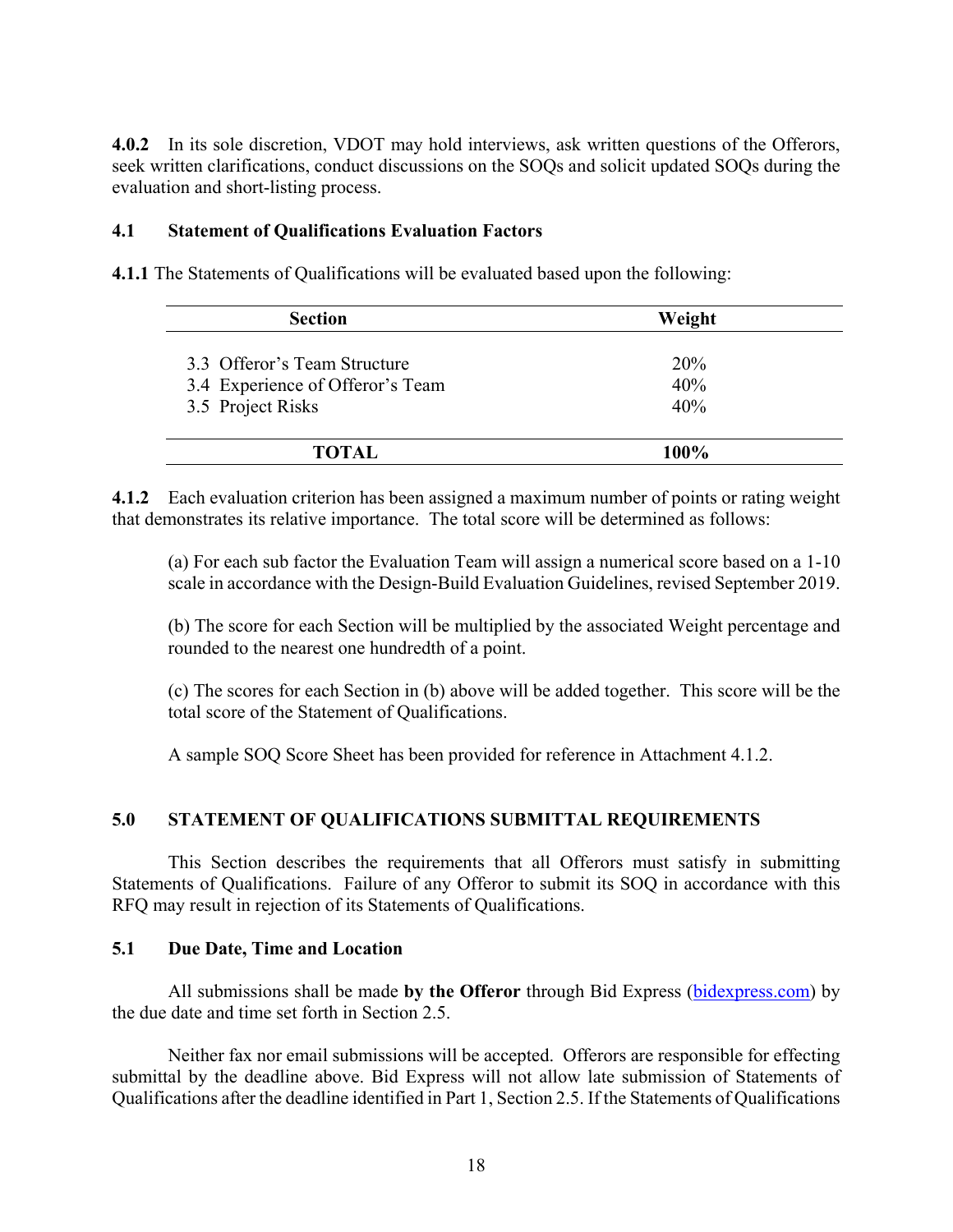is not submitted on or before the above specified date and time, then the Offeror shall be deemed non-responsive and will be disqualified from participating in the procurement for this Project.

# **5.2 Format**

## **The Statement of Qualifications format is prescribed below. If VDOT determines that an SOQ does not comply with or satisfy the format of this Section VDOT may find such Statements of Qualifications to be non-responsive.**

**5.2.1** The Statement of Qualifications shall be submitted via Bid Express (bidexpress.com) by the Offeror (as defined in Section 3.2.1) on or before the due date and time set forth in Section 2.5. Offerors must register with Bid Express in order to submit the Statement of Qualification. Instructions regarding registering, set up and frequently asked questions relative to Bid Express can be found at http://www.virginiadot.org/business/request-for-qualifications.asp.

Bid Express will not allow late submission of Statements of Qualifications after the deadline identified in Part 1, Section 2.5. If the Statements of Qualifications is not submitted on or before the above specified date and time, then the Offeror shall be deemed non-responsive and will be disqualified from participating in the procurement for this Project.

**5.2.2** The Statement of Qualifications shall be:

- .1 Prepared on white 8.5" x 11" page size (The Work History Forms shall be prepared on 11" x 17" page. The Organizational chart may be prepared on 11" x 17" page)
- .2 Separated by numbered tabs with sections corresponding to the order set forth in Section 3.0.

All fonts, except for the front cover of the Statement of Qualifications, should be Times New Roman, with a font of 12-point (Times New Roman 10 point font may be used for filling out information on the Key Personnel Resume Form and the Work History Forms).

The format and appearance, including existing text, of the Key Personnel Resume Form and the Work History Forms should not be modified. The Key Personnel Resume Forms shall not exceed two (2) pages for each Key Personnel. The Work History Forms shall not exceed one (1) page per project for each the Lead Contractor and the Lead Designer.

**5.2.3** Each Offeror shall upload one (1) Statement of Qualifications, with full supporting documentation, which must bear original signatures, in a single cohesive Adobe PDF file. The PDF file should be no more than 20 megabytes (MB) in size.

The Statement of Qualifications shall include:

• The Letter of Submittal *The letter should be addressed to:*  Commonwealth of Virginia Department of Transportation (VDOT)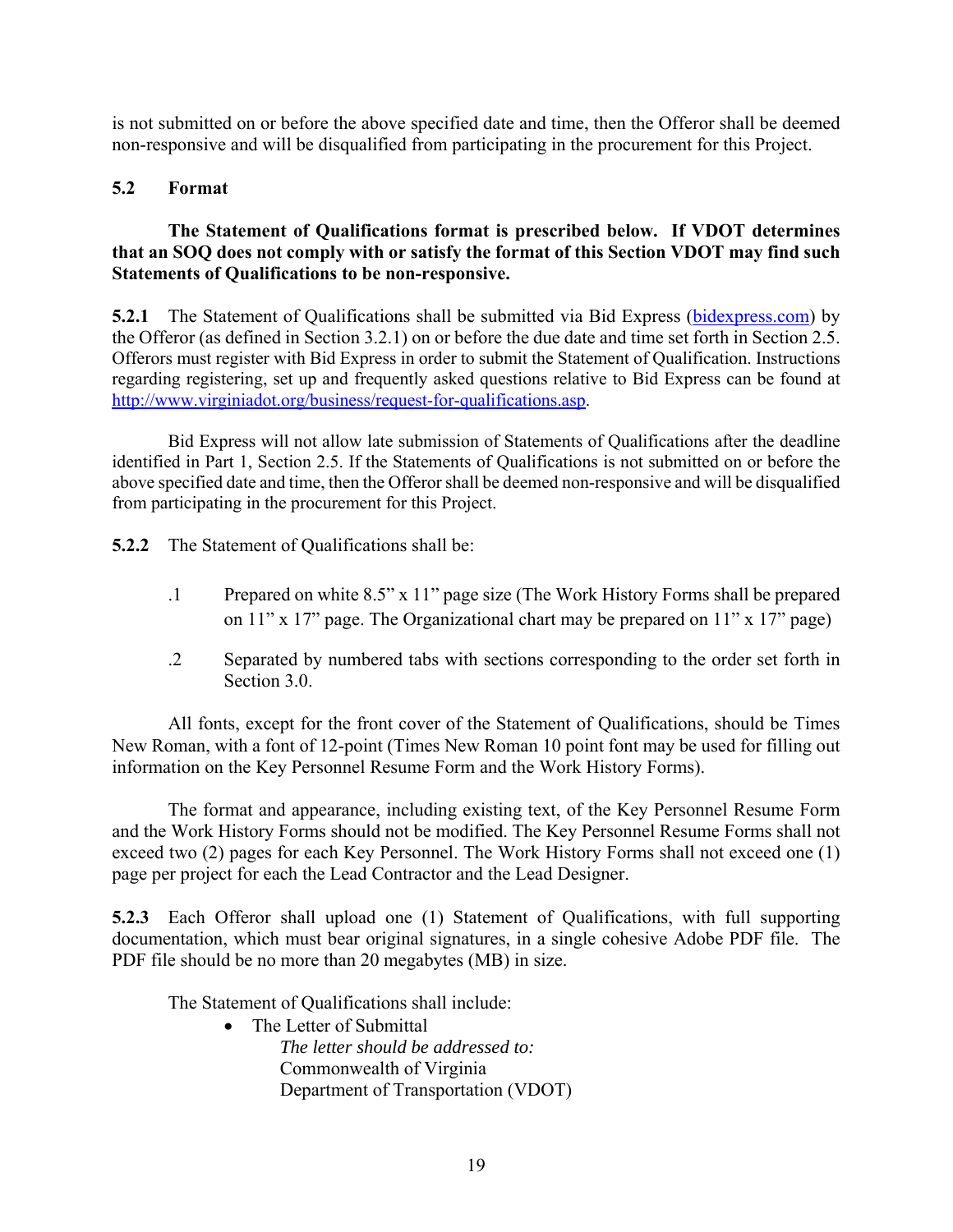1401 E. Broad Street Richmond, Virginia 23219 Attention: Bryan Stevenson, P.E. DBIA (APD Division)

- Evaluation Criteria
	- o Offeror's Team Structure
	- o Experience of the Offeror's Team
	- o Project Risks
- The SOQ Checklist
- Form C-78-RFO
- List of Affiliated and Subsidiary Companies
- Debarment Forms
- Copy of current listing of the Firm's prequalification posted on VDOT's website indicating Offeror is currently prequalified
- Surety Letter
- SCC and DPOR Information Tables
- Full size SCC and DPOR supporting registration/license documentation
- Key Personnel Resume Forms
- Work History Forms

The Statement of Qualifications shall be no more than fifteen (15) pages total. Page number references should be included in the lower right hand corner on each page of the Statement of Qualifications. **VDOT will remove and discard all pages in excess of the stipulated page limit.** Animated videos/ motion pictures are prohibited. The SOQ Checklist, Form C-78-RFQ, List of Affiliated and Subsidiary Companies, Debarment Forms, copy of current listing of the Firm's prequalification posted on VDOT's website indicating Offeror is currently prequalified, Surety Letter, SCC and DPOR Information Tables, Full size SCC and DPOR supporting registration/ license documentation, Key Personnel Resume Forms, and Work History Forms shall be included in appendices and these documents shall not be counted against the above-referenced page limit. The numbered tabs separating each section shall not count against the above referenced page limit, provided that no project specific information is included on them.

# **6.0 QUESTIONS AND CLARIFICATIONS**

**6.1** All questions and requests for clarification regarding this RFQ shall be submitted to VDOT's POC in electronic format (submission by email is acceptable). No requests for additional information, clarification or any other communication should be directed to any other individual. **NO ORAL REQUESTS FOR INFORMATION WILL BE ACCEPTED.** 

**6.2** All questions or requests for clarification must be submitted by the due date and time set forth in Section 2.5. Questions or clarifications requested after such date and time will not be answered, unless VDOT elects, in its sole discretion, to do so.

**6.3** VDOT's responses to questions or requests for clarification shall be in writing, and may be accomplished by an Addendum to this RFQ. VDOT will not be bound by any oral communications, or written interpretations or clarifications that are not issued in writing or set forth in an Addendum.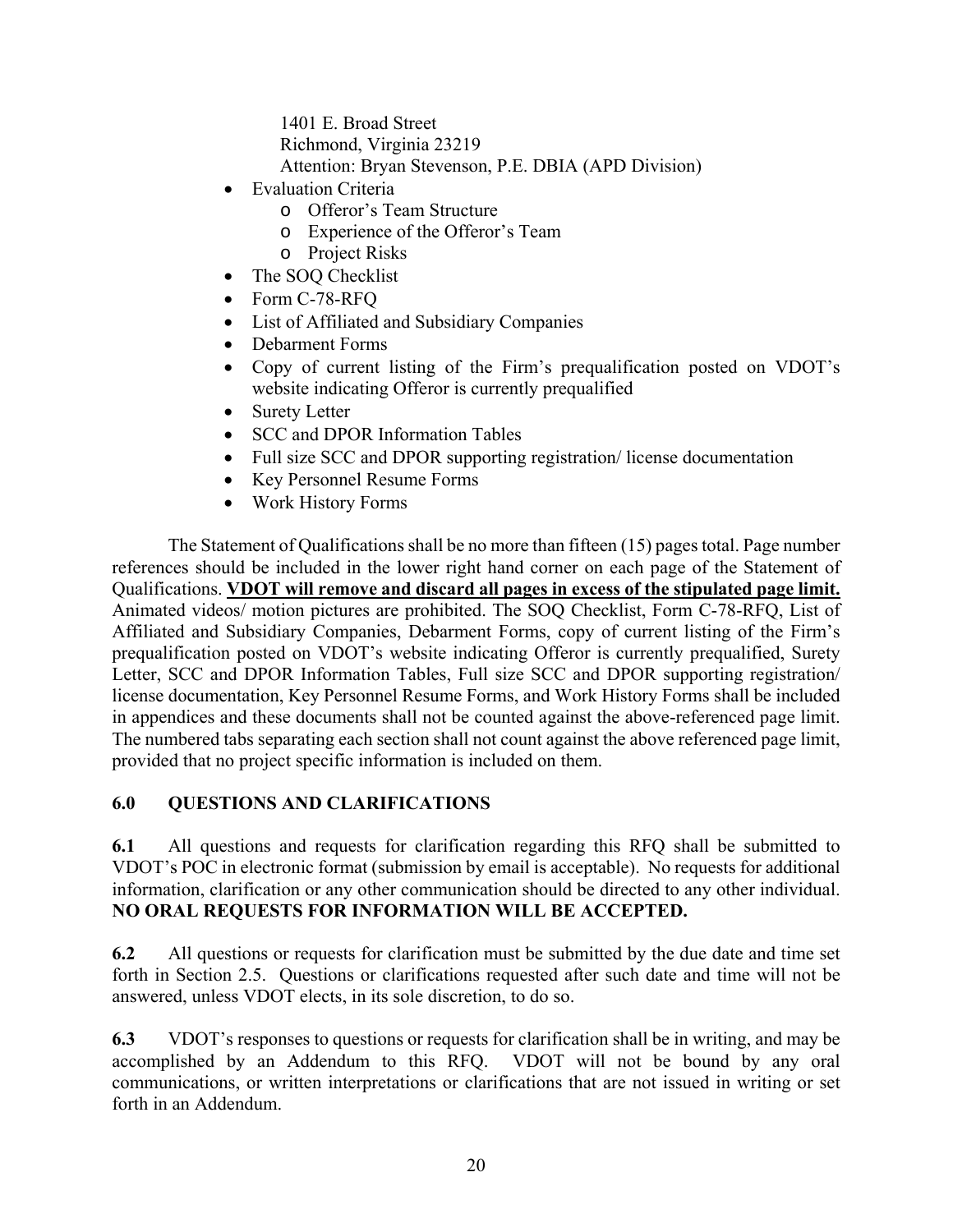**6.4** VDOT, in its sole discretion, shall have the right to seek clarifications from any Offeror to fully understand information contained in the Statement of Qualifications and to help rate and score the Offerors.

# **7.0 RIGHTS AND OBLIGATIONS OF VDOT**

# **7.1 Reservation of Rights**

In connection with this procurement, VDOT reserves to itself all rights (which rights shall be exercisable by VDOT in its sole discretion) available to it under applicable law, including without limitation, the following, with or without cause and with or without notice:

**7.1.1** The right to cancel, withdraw, postpone or extend this RFQ or the subsequent RFP in whole or in part at any time prior to the execution by VDOT of a design-build contract, without incurring any obligations or liabilities.

**7.1.2** The right to issue a new RFQ.

**7.1.3** The right to reject any and all submittals, responses and proposals received at any time.

**7.1.4** The right to modify all dates set or projected in this RFQ.

**7.1.5** The right to terminate evaluations of responses received at any time.

**7.1.6** The right to suspend and terminate the procurement process for the Project, at any time.

**7.1.7** The right to revise and modify, at any time prior to the RFP submittal date, factors it will consider in evaluating responses to this RFQ and the subsequent RFP and to otherwise revise its evaluation methodology.

**7.1.8** The right to waive or permit corrections to data submitted with any response to this RFQ until such time as VDOT declares in writing that a particular stage or phase of its review of the responses to this RFQ has been completed and closed.

**7.1.9** The right to issue addenda, supplements, and modifications to this RFQ, including but not limited to modifications of evaluation criteria or methodology and weighting of evaluation criteria.

**7.1.10** The right to permit submittal of addenda and supplements to data previously provided with any response to this RFQ until such time as VDOT declares in writing that a particular stage or phase of its review of the responses to this RFQ has been completed and closed.

**7.1.11** The right to hold meetings and conduct discussions and correspondence with one or more of the Offerors responding to this RFQ to seek an improved understanding and evaluation of the responses to this RFQ.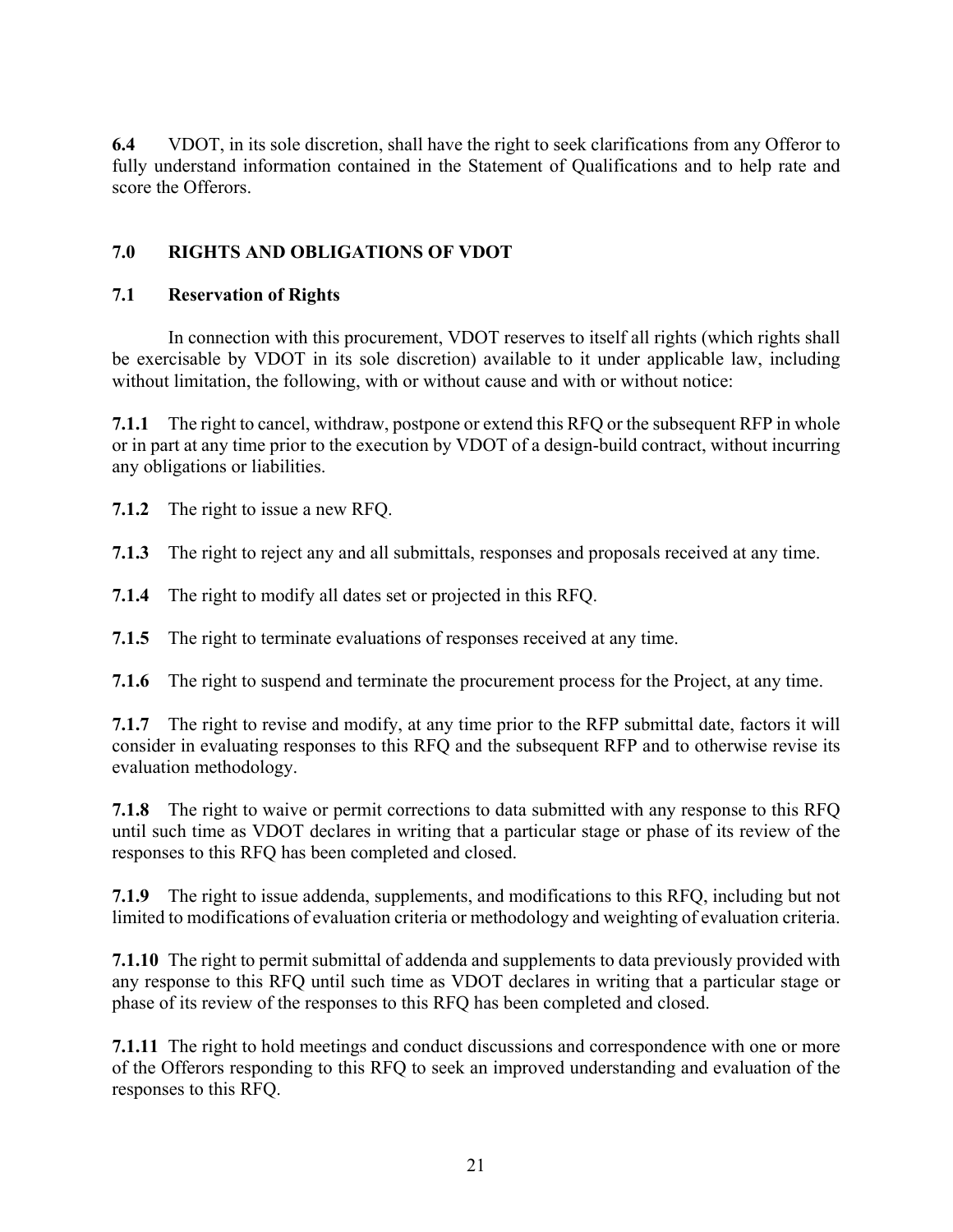**7.1.12** The right to seek or obtain data from any source that has the potential to improve the understanding and evaluation of the responses to the RFQ, including the right to seek clarifications from Offerors.

**7.1.13** The right to permit Offerors to add or delete firms and/or key personnel until such time as VDOT declares in writing that a particular stage or phase of its review has been completed and closed.

**7.1.14** The right to add or delete Offeror responsibilities from the information contained in this RFQ or the subsequent RFP.

**7.1.15** The right to appoint and change appointees of any Evaluation Team.

**7.1.16** The right to use assistance of technical and legal experts and consultants in the evaluation process.

**7.1.17** The right to waive deficiencies, informalities and irregularities in an SOQ, accept and review a non-conforming SOQ or seek clarifications or supplements to an SOQ.

**7.1.18** The right to disqualify any Offeror that changes its submittal without VDOT approval.

**7.1.19** The right to change the method of award between the advertisement of the RFQ and the advertisement of the RFP.

**7.1.20** The right to respond to all, some, or none of the inquiries, questions and/or requests for clarification received relative to the RFQ.

**7.1.21** The right to use all or part of an unsuccessful short-listed Offeror's proposal that accepts a Proposal Payment.

# **7.2 VDOT Not Obligated for Costs of Proposing**

 VDOT assumes no obligations, responsibilities, and liabilities, fiscal or otherwise, to reimburse all or part of the costs incurred or alleged to have been incurred by parties considering a response to and/or responding to this RFQ, or the subsequent RFP. All of such costs shall be borne solely by each Offeror and its team members. Notwithstanding the above, VDOT intends to provide those short-listed Offerors who submit a responsive Proposal to the RFP, but who are not awarded the design-build contract, a Proposal Payment in consideration for ownership of the information provided in the Proposal. VDOT anticipates the value of the Proposal Payment will be One Hundred seventeen thousand dollars (\$117,000). The terms for attaining such Proposal Payment will be identified in the RFP.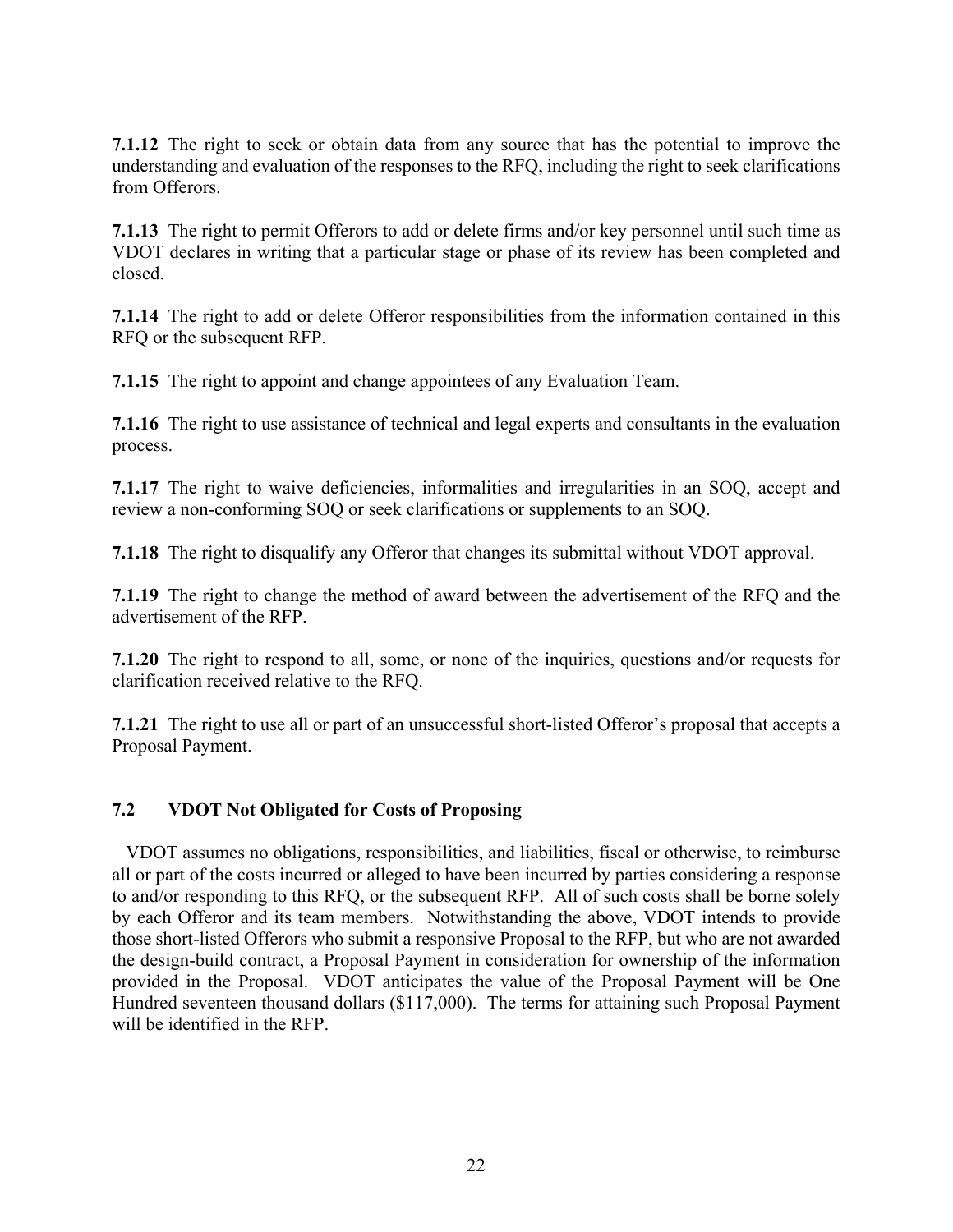#### **8.0 PROTESTS**

This Section simply summarizes protest remedies available with respect to the provisions of the *Code of Virginia* that are relevant to protests of awards or decisions to award Design-Build Contracts by VDOT. This Section does not purport to be a complete statement of those provisions and is qualified in its entirety by reference to the actual provisions themselves.

In accordance with § 2.2-4360, of the *Code of Virginia*, if an unsuccessful Offeror wishes to protest the award or decision to award a contract, such Offeror must submit a protest in writing to VDOT's POC no later than ten (10) calendar days after the award or the announcement posting the decision to award, whichever occurs first. The written protest shall include the basis for the protest and the relief sought. No protest shall lie for a claim that the selected Offeror is not a responsible bidder.

Public notice of the award or the announcement of the decision to award shall be given by the public body in the manner prescribed in the terms or conditions of the Invitation to Bid or Request for Proposal. However, if the protest of any Offeror depends in whole or in part upon information contained in public records pertaining to the procurement transaction that are subject to inspection under § 2.2-4342, of the *Code of Virginia*, then the time within which the protest must be submitted shall expire ten (10) calendar days after those records are available for inspection by such Offeror under § 2.2-4342, of the *Code of Virginia*.

VDOT shall issue a decision in writing within ten (10) calendar days of the receipt of any protest stating the reasons for the action taken. This decision shall be final unless the Offeror appeals within ten (10) calendar days of receipt of the written decision, by instituting legal action in accordance with § 2.2-4364*,* of the *Code of Virginia.* 

Pursuant to § 2.2-4362, of the *Code of Virginia*, an award need not be delayed for the period allowed a bidder or Offeror to protest, but in the event of a timely protest, no further action to award the Contract will be taken unless there is a written determination by the Commissioner, or his designee, that proceeding without delay is necessary to protect the public interest or unless the Design-Build Proposal would expire. Further, pursuant to § 2.2-4361, of the *Code of Virginia*, pending a final determination of a protest or appeal, the validity of the contract awarded and accepted in good faith shall not be affected by the fact that a protest or appeal has been filed.

#### **9.0 ADMINISTRATIVE REQUIREMENTS**

In addition to the specific submittal requirements set forth in Section 3.0 above, all Offerors shall comply with the following:

**9.1** All Offerors and Submittals must at the time of their SOQ submittal comply with the law and nothing herein is intended to contradict, nor supersede, any applicable State and Federal laws and regulations. All Offerors shall be eligible at the time of their SOQ submittal, under the law and relevant regulations, to offer and to provide all services proposed and related to the Project. Unless exempted by §§ 54.1-401, 54.1-402, or 54.1-402.1 of the *Code of Virginia*, any person,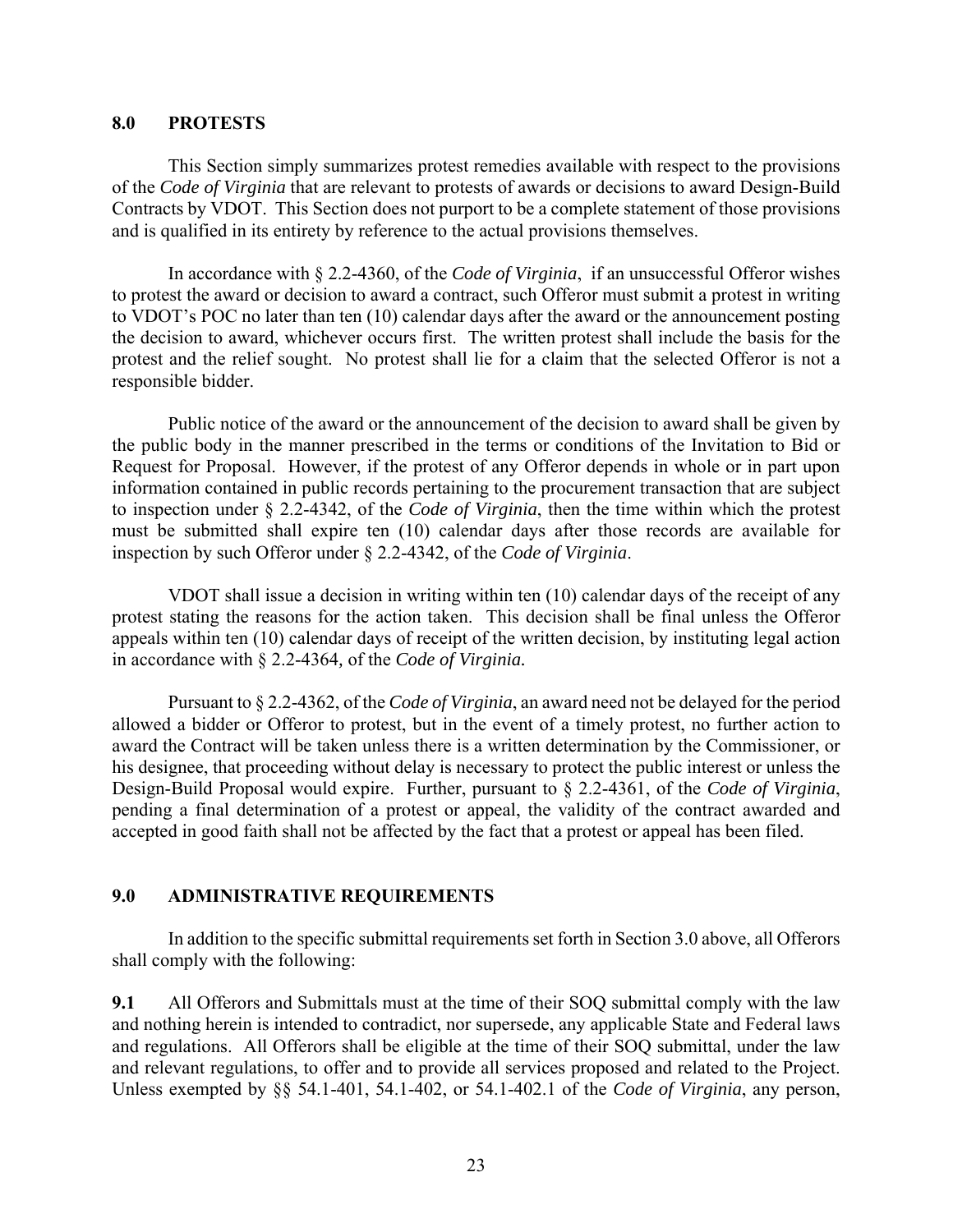partnership, corporation, or other entity offering or practicing architecture, engineering, or land surveying shall be registered or licensed in accordance with the provision of *Chapter 4, Title 54.1 of the Code of Virginia.* Offerors shall satisfy at the time of their SOQ submittal all commercial and professional registration requirements, including, but not limited to the requirements of the State Corporation Commission and the Department of Professional and Occupational Regulations.

**9.2** VDOT will not consider for award any Proposals submitted by any Offerors and will not consent to subcontracting any portions of the proposed Design-Build Contract to any subconsultants in violation of the provisions of the Federal Immigration Reform and Control Act of 1986, which prohibits employment of illegal aliens.

**9.3** All Offerors must have internal control systems in place that meet federal requirements for accounting. These systems must comply with requirements of 48 CFR 31, "Federal Acquisition Regulations, Contract Cost Principles and Procedures," and 23 CFR 172, "Administration of Engineering and Design Related Service Contracts."

**9.4** VDOT assures compliance with Title VI of the Civil Rights Act of 1964, as amended. The consultant and all subconsultants selected for this Project will be required to submit a Title VI Evaluation Report (EEO-D2) when requested by the Department to respond to the RFP. This requirement applies to all consulting firms with fifteen (15) or more employees.

**9.5** VDOT does not discriminate against an Offeror because of race, religion, color, sex, national origin, age, disability, or any other basis prohibited by state law relating to discrimination in employment.

The Offerors shall note and comply with Commonwealth of Virginia Executive Order 61 Ensuring Equal Opportunity and Access for all Virginians in state contracting and public services. The Offerors shall maintain a non-discrimination policy, which prohibits discrimination by the Offeror on the basis of race, sex, color, national origin, religion, sexual orientation, gender identity, age, political affiliation, disability, or veteran status. This policy shall be followed in all employment practices, subcontracting practices, and delivery of goods or services. The Offerors shall also include this requirement in all subcontracts valued over \$10,000.

**9.6** Offerors shall note and comply with the requirements relative to the eVA Business-to-Government Vendor system. Virginia's Total e-Procurement Solution, web site portal (*https://www.eva.virginia.gov*), streamlines and automates government purchasing activities in the Commonwealth. The portal is the gateway for vendors to conduct business with state agencies and public bodies. All vendors desiring to provide goods and/or services to the Commonwealth shall participate in the eVA Internet e-procurement solution through either eVA Basic Vendor Registration Service or eVA Premium Vendor Registration Service. For more detail information regarding eVA, registrations, fee schedule, and transaction fee, use the website link: (*https://www.eva.virginia.gov*).

**9.7** Offerors are prohibited to access VDOT right of way and private property within the Project Limits to perform any activities other than to observe the conditions of the site, unless otherwise approved in writing by VDOT's POC included in Section 2.7. If any member of the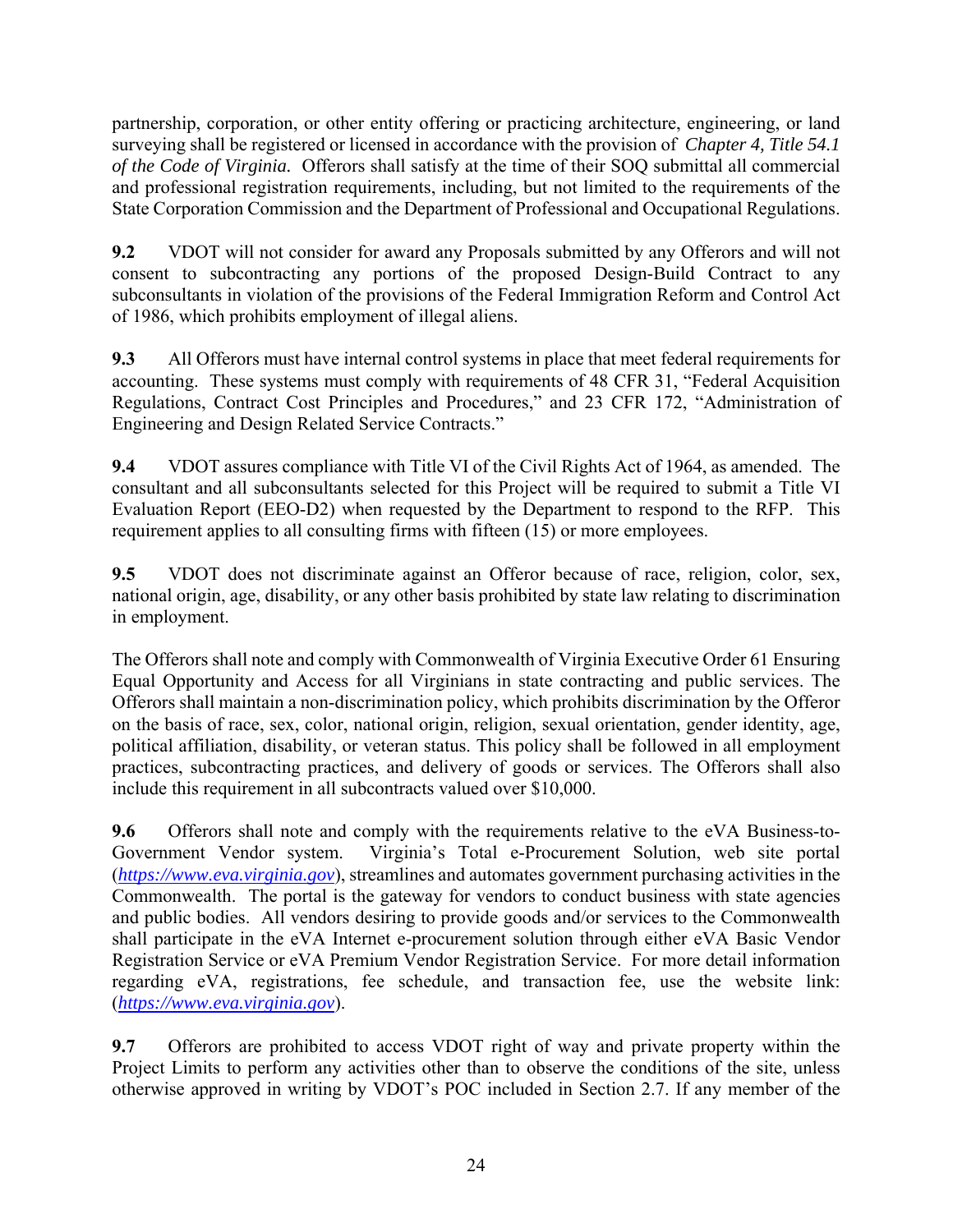Offeror's team has access to geotechnical investigations/information/evaluations or any exploratory borings conducted within the Project Limits prior to release of RFQ, they shall disclose such information to VDOT's POC for determination of how this information would affect the opportunity of that entity to participate in the Project procurement. Furthermore, the Offerors are on notice that any unauthorized access to VDOT right of way and private property within the Project may be considered sufficient for the disqualification of the Offeror or may render the Offeror's SOQ non-responsive or both.

#### **10.0 DISADVANTAGED BUSINESS ENTERPRISES (DBEs)**

**10.1** Any Design-Builder, subcontractor, supplier, DBE firm, and contract surety involved in the performance of work on a federal-aid contract shall comply with the terms and conditions of the United States Department of Transportation (USDOT) DBE Program as the terms appear in Part 26 of the Code of Federal Regulations (49 CFR as amended), the USDOT DBE Program regulations; VDOT's DBE Program rules and regulations, VDOT's Road and Bridge Specifications and Part 5 Exhibit 107.15 (Special Provision for Use of Disadvantaged Business Enterprise for Design-Build Projects).

**10.2** It is the policy of VDOT that DBEs, as defined in 49 CFR Part 26, shall have every opportunity to participate in the performance of construction/consultant contracts. The DBE contract goal for this procurement is identified in Section 3.2.11. Offerors are encouraged to take all necessary and reasonable steps to ensure that DBEs have every opportunity to compete for and perform services on contracts, including participation in any subsequent supplemental contracts. If a portion of the work on the Project is to be subcontracted out, Offerors must seek out and consider DBEs as potential subcontractors. DBEs must be contacted to solicit their interest, capability and qualifications. Any agreement between an Offeror and a DBE whereby the DBE promises not to provide services to any other Offeror or other contractors/consultants is prohibited.

**10.3** After Award of the Contract the Design-Builder shall submit documentation related to the use of DBEs for the Project in accordance with the procedures set for in Part 5 Exhibit 107.15 (Special Provision for Use of Disadvantaged Business Enterprise for Design-Build Projects). The DBE must become certified with the Virginia Department of Small Business and Supplier Diversity (SBSD) prior to the performance of any work for the Project. In the case where the DBE is to be utilized to achieve the DBE participation goal, the DBE must be certified prior to the submission to VDOT of Forms C-111 (Minimum DBE Requirements), C-112 (Certification of Binding Agreement with DBE Firms) and Form C-48 (Subcontractor/Supplier Solicitation and Utilization). If the DBE is a prime, the firm will receive full credit for the planned involvement of their own workforce, as well as the work they commit to be performed by DBE subcontractors. DBE primes are encouraged to make the same outreach. DBE credit will be awarded only for work actually performed by DBEs themselves. When a DBE prime or subcontractor subcontracts work to another firm, the work counts toward the DBE goals only if the other firm itself is a DBE. A DBE must perform or exercise responsibility for at least 30% of the total cost of its contract with its own workforce.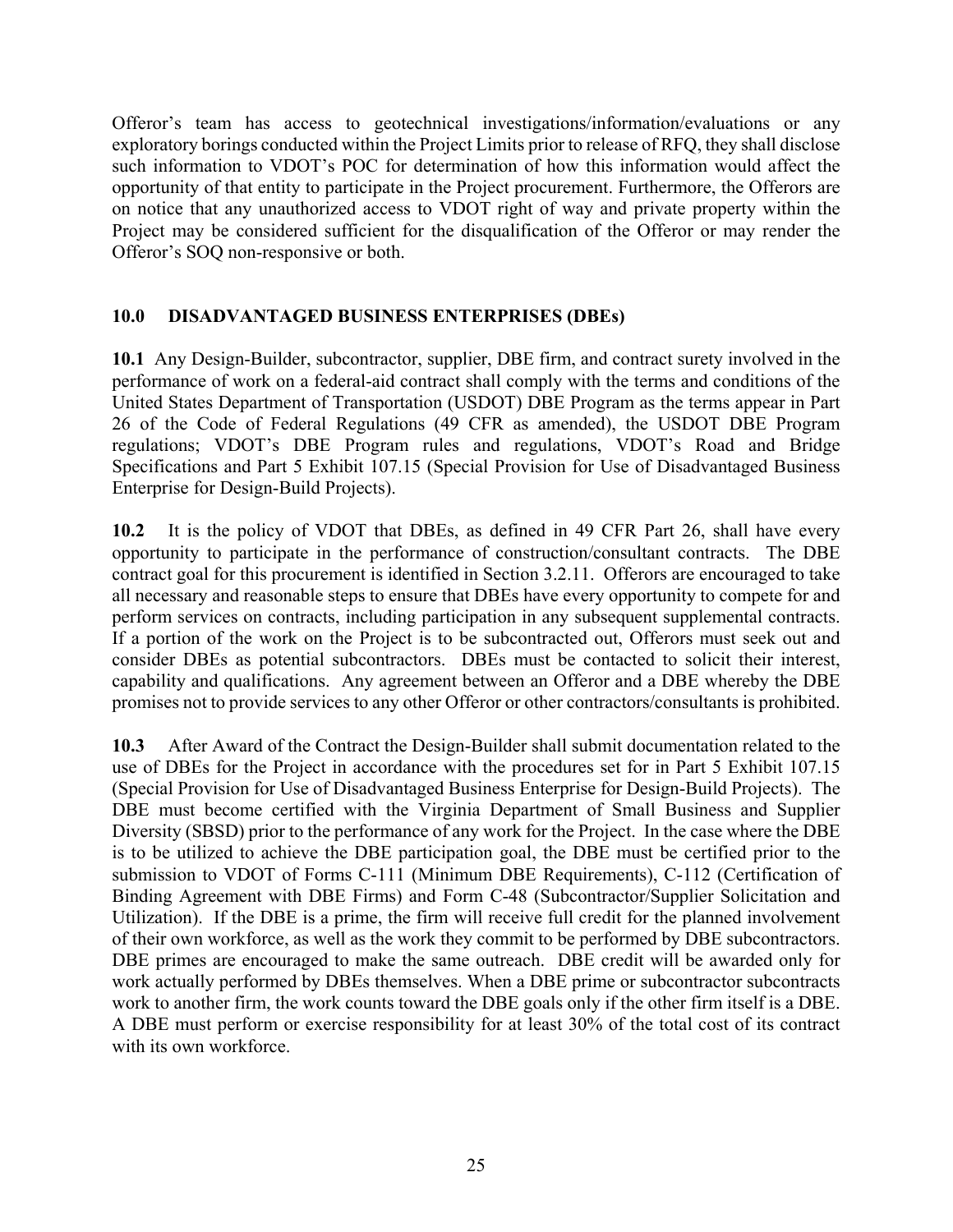**10.4** DBE certification entitles a firm to participate in VDOT's DBE Program. However, it does not guarantee that the firm will obtain VDOT work nor does it attest to the firm's abilities to perform any particular type of work.

**10.5** When preparing bids for projects with DBE goals, VDOT encourages prospective bidders to seek the assistance of the following offices:

> Department of Small Business and Supplier Diversity 1111 East Main Street, Suite 300 Richmond, VA 23219 Phone: (804) 786-6585 *https://www.sbsd.virginia.gov/*

 Metropolitan Washington Airports Authority Equal Opportunity Programs Department 1 Aviation Circle Washington, DC 20001 Phone: (703) 417-8625 *https://www.metwashairports.com/*

Contractors are also encouraged to seek help from the VDOT Districts Equal Employment Opportunity (EEO) Offices, Central Office Civil Rights Office and the VDOT Business Opportunity and Workforce Development (BOWD) Center as listed below:

> VDOT Central Office Lynchburg District 1221 East Broad Street 4219 Campbell Avenue Richmond, VA 23219 Lynchburg, VA 24501 (804) 786-2085 (434) 856-8169

(276) 669-9907 (703) 259-1775

Culpeper District Richmond District (540) 829-7523 (804) 524-6091

Fredericksburg District Salem District 87 Deacon Road 731 Harrison Avenue Fredericksburg, VA 22405 Salem, VA 24153 (540) 899-4562 (540) 387-5453

**Hampton Roads District Staunton District** 7511 Burbage Drive 811 Commerce Road

Bristol District Northern Virginia District 870 Bonham Drive 4975 Alliance Drive Bristol, VA 24201 Fairfax, VA 22030

1601 Orange Road 2430 Pine Forest Drive Culpeper, VA 22701 Colonial Heights, VA 23834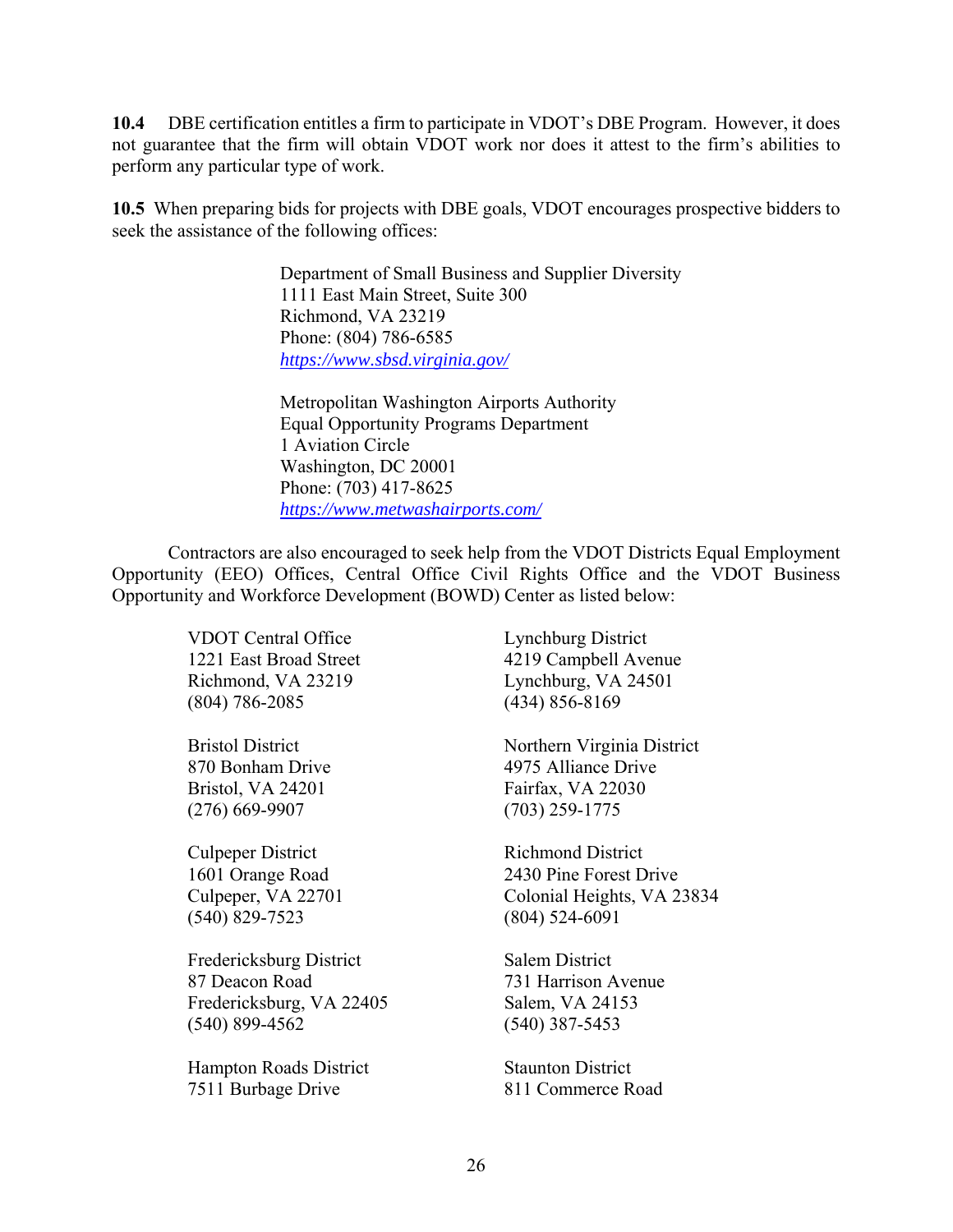(757) 956-3000 (540) 332-7888

Suffolk, VA 23435 Staunton, VA 24401

BOWD 1602 Rolling Hills Drive Suite 110 Richmond, VA 23229 Phone: (804) 662-9555

The following informational websites may also be of assistance:

*www.virginiadot.org/business/bu\_bizDev.asp* 

*www.virginiadot.org/business/bu-civil-rights-home.asp* 

**10.6** The I-64 HREL Segment 1 Project has federal funding. In accordance with the Governor's Executive Order No. 20, VDOT requires a utilization of Small, Women and Minority (SWaM) Businesses to participate in the performance of state funded projects. VDOT also encourages the utilization of SWaM Firms to participate in the performance of federally funded projects. A list of Department of Small Business and Supplier Diversity (SBSD) certified SWaM firms is maintained on the SBSD web site (*www.sbsd.virginia.gov/*) under the SWaM Vendor Directory link. Offerors are encouraged to take all necessary and reasonable steps to ensure that SWaM firms have the maximum opportunity to compete for and perform services in the design-build contract. If the Offeror intends to subcontract a portion of the services on the Project, the Offeror is encouraged to seek out and consider SWaM firms as potential subconsultants. The Offeror is encouraged to contact SWaM firms to solicit their interest, capability and qualifications. Any agreement between an Offeror and a SWaM firm whereby the SWaM firm promises not to provide services to other Offerors is prohibited.

# **11.0 MISCELLANEOUS**

#### **11.1 Requirement to Keep Team Intact**

 The team proposed by Offeror, including but not limited to the Offeror's organizational structure, Lead Contractor, the Lead Designer, Key Personnel, Sub-Contractor and/or Sub-Consultant and other individuals identified pursuant to Section 3.3, shall remain on the Offeror's team for the duration of the procurement process and, if the Offeror is awarded the Design-Build Contract, the duration of the Design-Build Contract. The Offeror shall not change or substitute any Key Personnel except due to voluntary or involuntary termination of employment, retirement, death, disability, incapacity, or as otherwise approved by the Department. Any proposed change of Key Personnel must be submitted in writing to VDOT's POC, who, in his/her sole discretion, will determine whether to authorize a change. Unauthorized changes to the Offeror's team at any time during the procurement process may result in the elimination of the Offeror from further consideration. Job duties and responsibilities of Key Personnel shall not be delegated to others for the duration of the Contract.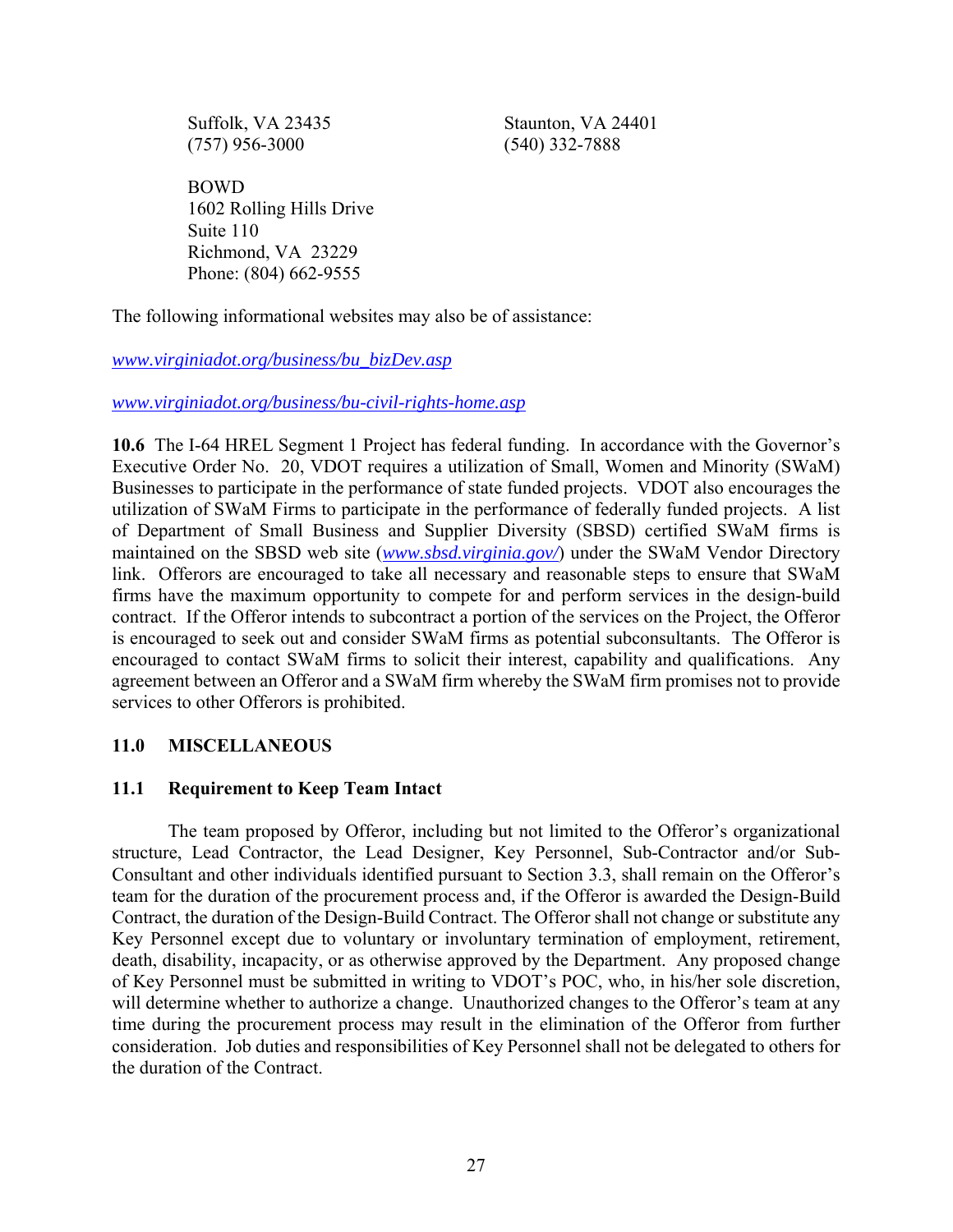# **11.2 Conflict of Interest**

**11.2.1** Implementation guidelines for VDOT's policy on organizational conflicts of interest relating to Design-Build procurement are documented in the Alternative Project Delivery Division IIM-APD-2.2

http://www.virginiadot.org/business/design-build.asp)

**11.2.2** Each Offeror shall require its proposed team members to identify potential conflicts of interest or a real or perceived competitive advantage relative to this procurement. Offerors are notified that prior or existing contractual obligations between a company and a federal or state agency relative to the Project or VDOT's Design-Build program may present a conflict of interest or a competitive advantage. If a potential conflict of interest or competitive advantage is identified, the Offeror shall submit in writing the pertinent information to VDOT's POC.

**11.2.3** VDOT, in its sole discretion, will make a determination relative to potential organizational conflicts of interest or a real or perceived competitive advantage, and its ability to mitigate such a conflict. An organization determined to have a conflict of interest or competitive advantage relative to this procurement that cannot be mitigated, shall not be allowed to participate as a Design-Build team member for the Project. Failure to abide by VDOT's determination in this matter may result in a proposal being declared non-responsive.

**11.2.4** Conflicts of interest and a real or perceived competitive advantage are described in state and federal law, and may include, but are not limited to the following situations:

- .1 An organization or individual hired by VDOT to provide assistance in development of instructions to Offerors or evaluation criteria for the Project.
- .2 An organization or individual hired by VDOT to provide assistance in development of instructions to Offerors or evaluation criteria as part of the programmatic guidance or procurement documents for VDOT's Design-Build program, and as a result has a unique competitive advantage relative to the Project.
- .3 An organization or individual with a present or former contract with VDOT to prepare planning, environmental, engineering, or technical work product for the Project, and has a potential competitive advantage because such work product is not available to all potential Offerors in a timely manner prior to the procurement process.
- .4 An organization or individual with a present contract with VDOT to provide assistance in Design-Build contract administration for the Project.

**11.2.5** VDOT reserves the right, in its sole discretion, to make determinations relative to potential conflicts of interest on a project specific basis.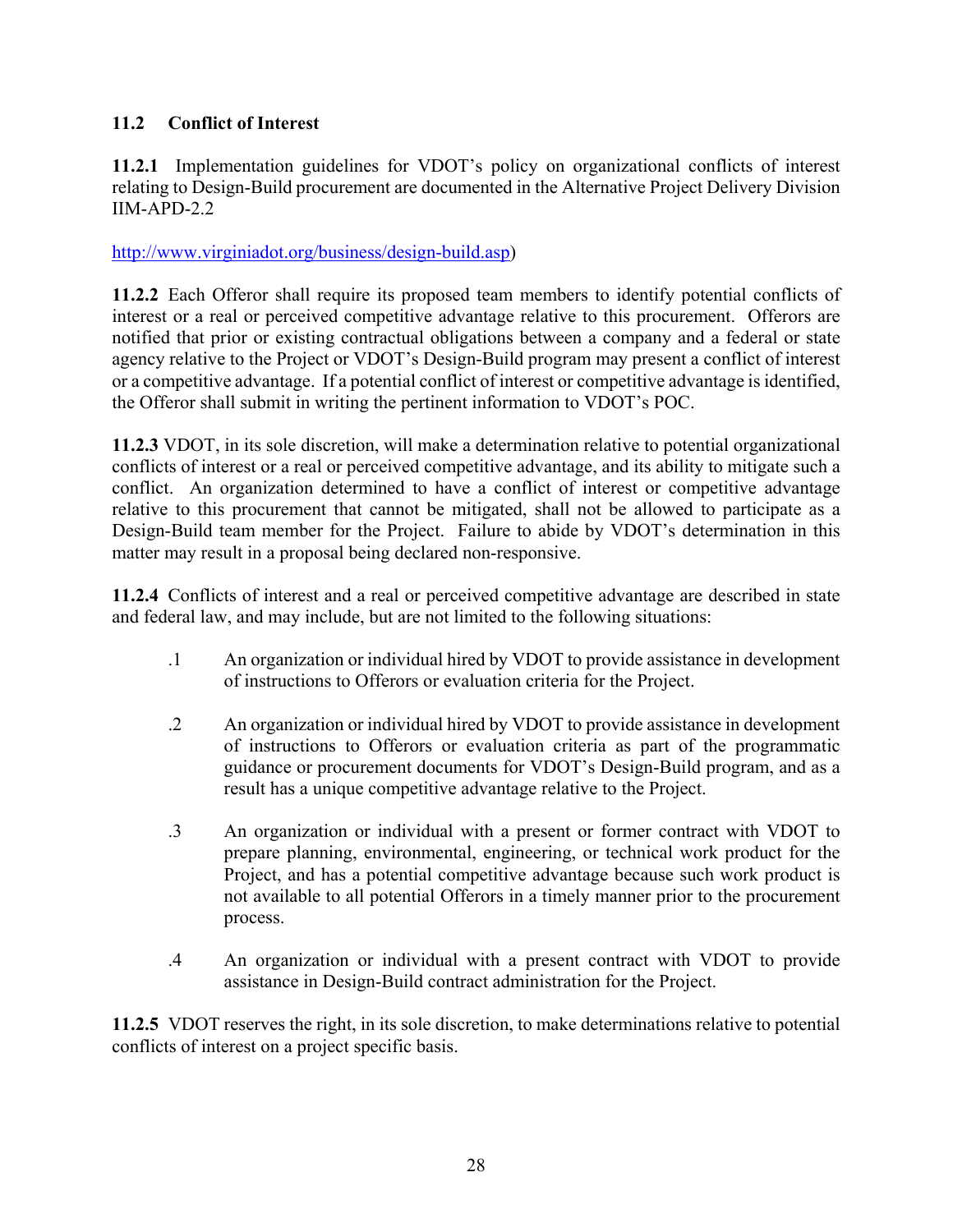**11.2.6** VDOT may, in its sole discretion, determine that a conflict of interest or a real or perceived competitive advantage may be mitigated by disclosing all or a portion of the work product produced by the organization or individual subject to review under this Section. If documents have been designated as proprietary by Virginia law, the Offeror will be given the opportunity to waive this protection from disclosure. If an Offeror elects not to disclose, then the Offeror may be declared non-responsive.

**11.2.7** The firms (including their subsidiaries and affiliated companies) listed below will not be allowed to participate as a Design-Build team member due to a conflict of interest.

- AECOM
- Arcadis U.S., Inc.
- HDR, Inc.
- Johnson, Mirmiran & Thompson, Inc.
- Kimley Horn & Associates
- NXL, a division of Century Engineering, Inc.
- Reynolds, Smith and Hills, Inc. (RS&H, Inc.)
- Rummel, Klepper & Kahl, LLP
- On Point Transportation PR
- Volkert
- Woolpert, Inc.
- WSP USA

Any SOQs received in violation of this requirement will be rejected.

# **11.3 Ethics in Public Contracting Act**

VDOT may, in its sole discretion, disqualify the Offeror from further consideration for the award of the Design-Build Contract if it is found after due notice and examination by VDOT that there is a violation of the Ethics in Public Contracting Act, Section 2.2-4367 of the Virginia Code, or any similar statute involving the Offeror in the procurement of the contract.

# **11.4 Virginia Freedom of Information Act**

**11.4.1** All SOQs submitted to VDOT become the property of VDOT and are subject to the disclosure requirements of 2.2-4342 of the Virginia Public Procurement Act and the Virginia Freedom of Information Act (FOIA) (2.2—3700 et seq. of the *Code of Virginia*). Offerors are advised to familiarize themselves with the provisions of each Act referenced herein to ensure that documents identified as confidential will not be subject to disclosure under FOIA. In no event shall the Commonwealth, the Commonwealth Transportation Commissioner, or VDOT be liable to an Offeror for the disclosure of all or a portion of a SOQ submitted pursuant to this request not properly identified as confidential.

**11.4.2** If a responding Offeror has special concerns about information that it desires to make available to VDOT but that it believes constitutes a trade secret, proprietary information, or other confidential information exempted from disclosure, such responding Offeror should specifically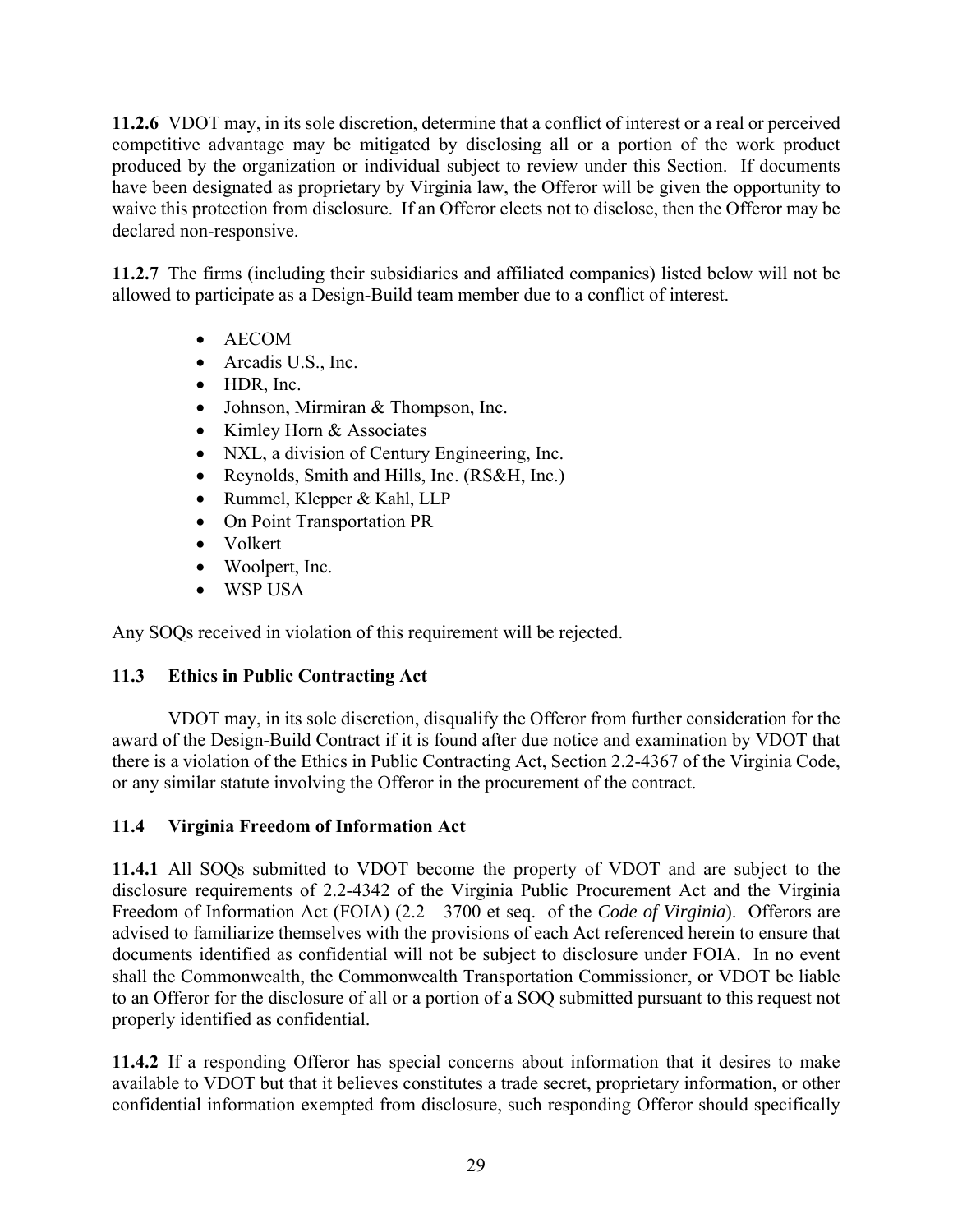and conspicuously designate that information as such in its SOQ and state in writing why protection of that information is needed. The Offeror should make a written request to VDOT's POC. The written request shall:

- .1Invoke such exemption upon the submission of the materials for which protection is sought.
- .2 Identify the specific data or other materials for which the protection is sought.
- .3State the reasons why the protection is necessary.
- .4 Indicate that a similar process with the appropriate officials of the affected local jurisdictions is or will be conducted. Failure to take such precautions prior to submission of a SOQ may subject confidential information to disclosure under the Virginia FOIA.

**11.4.3** Blanket designations that do not identify the specific information shall not be acceptable and may be cause for VDOT to treat the entire SOQ as public information. Nothing contained in this provision shall modify or amend requirements and obligations imposed on VDOT by applicable law, and the applicable law(s) shall control in the event of a conflict between the procedures described above and any applicable law(s).

**11.4.4** In the event VDOT receives a request for public disclosure of all or any portion of a SOQ identified as confidential, VDOT will attempt to notify the Offeror of the request, providing an opportunity for such Offeror to assert, in writing, claimed exemptions under the FOIA or other Virginia law. VDOT will come to its own determination whether or not the requested materials are exempt from disclosure. In the event VDOT elects to disclose the requested materials, it will provide the Offeror advance notice of its intent to disclose.

**11.4.5** Because of the confidential nature of the evaluation and negotiation process associated with this Project, and to preserve the propriety of each Offeror's SOQ, it is VDOT's intention, subject to applicable law, not to consider a request for disclosure until after VDOT's issuance of a Notice of Intent to Award. Offerors are on notice that once a Design-Build Contract is executed, some or all of the information submitted in the SOQ may lose its protection under the applicable Virginia law.

# **11.5 Compliance with the Law in Virginia**

Failure to comply with the law with regard to those legal requirements in Virginia (whether federal or state) regarding an Offeror's ability to lawfully offer and perform any services proposed or related to the Project may render an Offeror's SOQ submittal or RFP submittal, in the sole and reasonable discretion of VDOT, non-responsive and/or non-responsible, and in that event an Offeror's SOQ submittal or RFP submittal may be returned without any consideration or evaluation for selection of contract award.